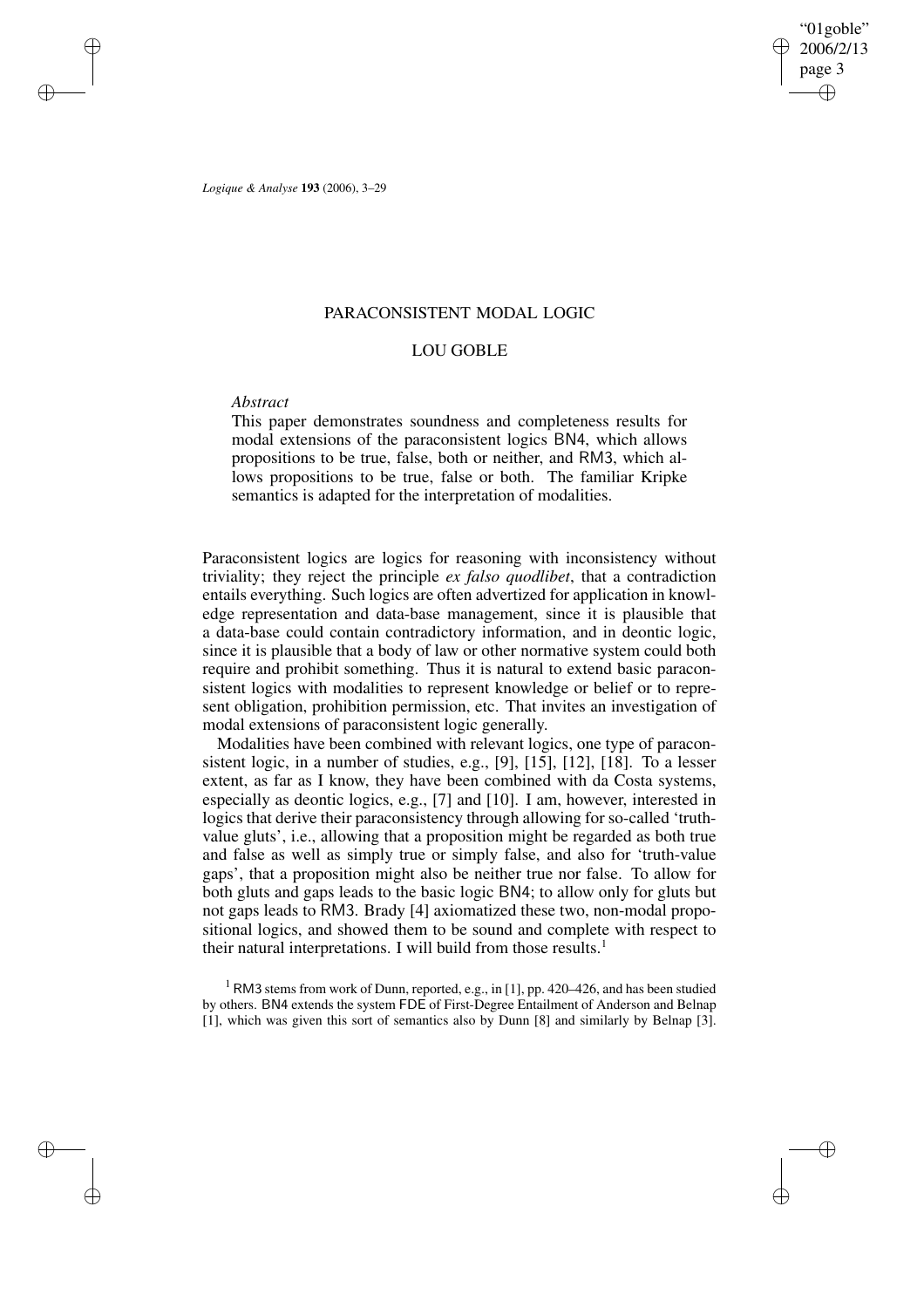"01goble" 2006/2/13 page 4 ✐ ✐

✐

✐

#### 4 LOU GOBLE

One would expect the modal extension of these logics to be quite straightforward. For normal, classically-based modal logics there are standard sets of modal axioms that can be added to the base of the classical propositional calculus to produce the familiar systems K, D, T, S4, B and S5, for example. Adding the counterpart axioms, more or less, to a relevant logic, like R, likewise generates analogous modal logics that preserve relevance. RM3 can be extended similarly without difficulty. The situation is not so simple for extensions of BN4, however. Hence, axiomatizing these systems and demonstrating their soundness and completeness will be the primary result of this study, though we will also examine modal extensions of RM3 along the way.

In Section 1 below, I will lay out the details of the semantics for both sorts of modal logics since these can easily be treated together. In Section 2, I will present the first K-like extension of BN4 and establish its soundness. Section 3 will demonstrate its completeness. Section 4 will show how similar results obtain for the like extension of RM3. Section 5 extends these results to other familiar modal logics to be built on these paraconsistent bases. Not everything works quite so smoothly, however, and so we raise some open questions in Section 6. Finally, we end with a brief Afterword to show that these modal logics are all conservative extensions of their nonmodal platforms.

## 1. *Semantics*

In all that follows we will consider logics in a propositional language  $\mathcal L$  containing infinitely many atomic formulas,  $p, q, r, \ldots$ , etc., and the connectives  $\neg$ ,  $\wedge$ ,  $\vee$ ,  $\rightarrow$ , with the usual formation rules, and also the single monadic modal operator  $\Box$  such that  $\Box A$  is well-formed whenever A is. 'A', 'B', 'C', etc. are used as variables for arbitrary well-formed formulas,  $A \leftrightarrow B$ abbreviates  $(A \rightarrow B) \land (B \rightarrow A)$ .  $\Diamond A$  is defined as  $\neg \Box \neg A$ .

The formulas of  $\mathcal L$  are interpreted with respect to models  $I = \langle W, S, v \rangle$ , where  $W$  is a non-empty set of points, or 'worlds';  $S$  is a binary relation on  $W, S \subseteq W^2$ ; and v is an assignment function determining truth-values of atomic formulas, p, at points  $a \in W$ ,  $v(p, a)$ . We suppose two truth-values, 1 and 0, to represent truth and falsehood, respectively, and in keeping with the spirit of this enterprise we suppose that any atomic formula,  $p$ , might have either the value 1 at a point  $a \in W$  or the value 0 at a, or both 1 and 0 at  $a$ . For logics based on BN4 we also allow that  $p$  have neither value

Priest [13] is another accessible source for information on RM3 and FDE, including tableaux rules for the latter.

✐

✐

✐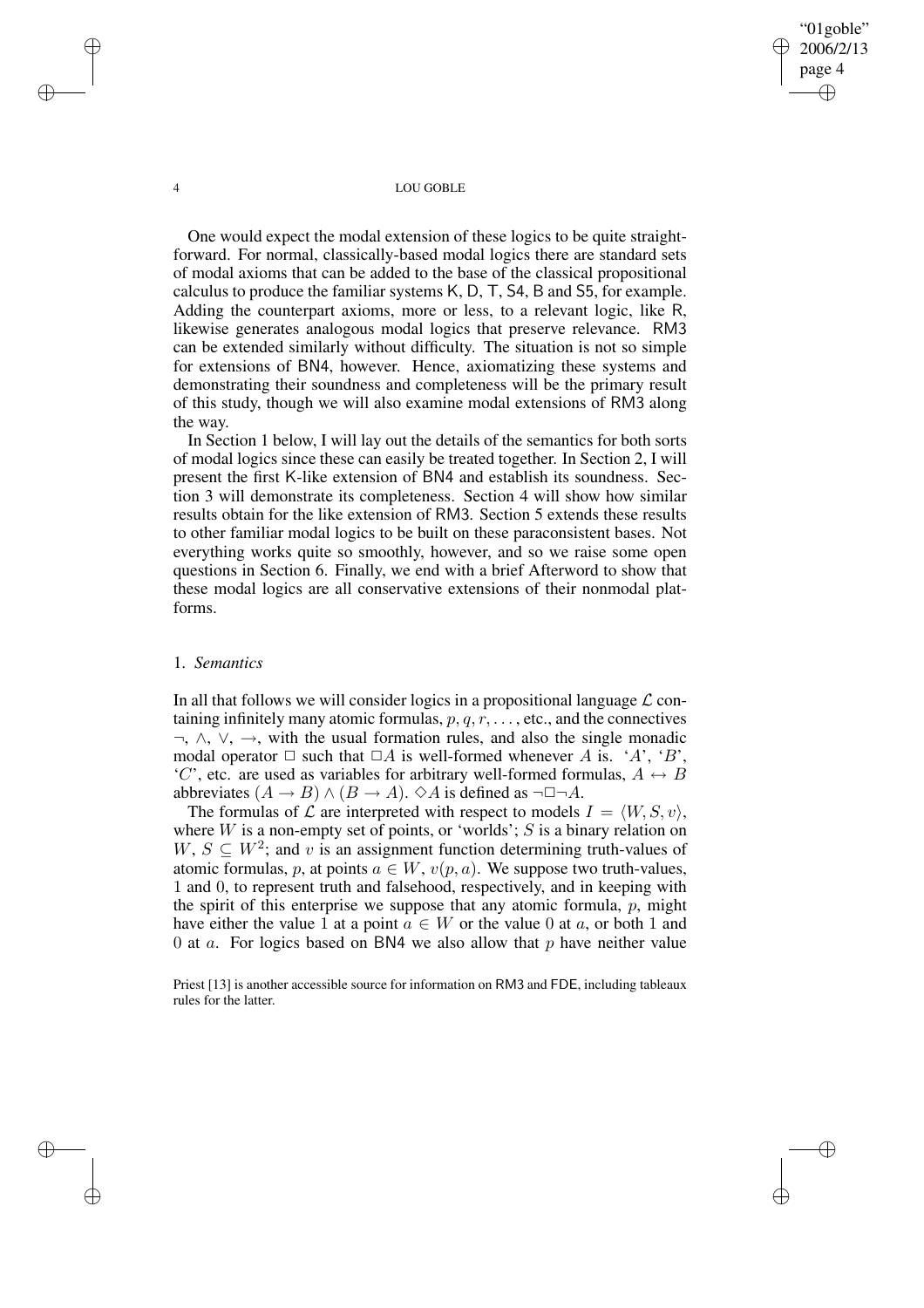at a. This means, in effect, that there are four potential values for atomic formulas. Thus, for these logics, we specify only that, for every atomic formula p and every  $a \in W$ ,  $v(p, a) \subseteq \{1, 0\}$ .  $\mathcal{I}_4$  is the class of all such models  $I = \langle W, S, v \rangle$ . For logics based on RM3, we do not allow atomic formulas to take no value at any point, and so we require both  $v(p, a) \subseteq$  $\{1, 0\}$  and  $v(p, a) \neq \emptyset$ , which means there are, in effect, three potential values for atomic formulas.  $\mathcal{I}_3$  is the class of all  $\mathcal{I}_4$  models  $I = \langle W, S, v \rangle$ such that  $v(p, a) \neq \emptyset$ , for all  $p \in \mathcal{L}$  and all  $a \in W$ .

We extend a model's evaluation to complex formulas in much the usual way, except that now we need to specify both verification conditions, which determine if a formula has the value 1 at a point, and falsification conditions, which determine if it has the value 0 at a point. Thus, given  $I = \langle W, S, v \rangle$ , for all  $a \in W$ :

- $p+$ ) 1 ∈  $I(p, a)$  if and only if  $1 \in v(p, a)$
- $p-$ ) 0 ∈  $I(p, a)$  iff  $0 \in v(p, a)$

✐

✐

✐

✐

- $\neg +$ )  $1 \in I(\neg A, a)$  iff  $0 \in I(A, a)$
- $\neg$   $\rightarrow$  0 ∈  $I(\neg A, a)$  iff  $1 \in I(A, a)$
- $\wedge$  +)  $1 \in I(A \wedge B, a)$  iff  $1 \in I(A, a)$  and  $1 \in I(B, a)$
- $\wedge$   $\wedge$   $\wedge$   $\wedge$   $\wedge$   $\wedge$   $\wedge$   $\wedge$   $\wedge$   $\wedge$   $\wedge$   $\wedge$   $\wedge$   $\wedge$   $\wedge$   $\wedge$   $\wedge$   $\wedge$   $\wedge$   $\wedge$   $\wedge$   $\wedge$   $\wedge$   $\wedge$   $\wedge$   $\wedge$   $\wedge$   $\wedge$   $\wedge$   $\wedge$   $\wedge$   $\wedge$   $\wedge$   $\wedge$   $\wedge$   $\wedge$   $\wedge$
- $\forall$  +  $\}$   $1 \in I(A \vee B, a)$  iff  $1 \in I(A, a)$  or  $1 \in I(B, a)$
- $\vee$ −) 0 ∈  $I(A \vee B, a)$  iff  $0 \in I(A, a)$  and  $0 \in I(B, a)$
- $\rightarrow$  +)  $1 \in I(A \rightarrow B, a)$  iff if  $1 \in I(A, a)$  then  $1 \in I(B, a)$ , and if  $0 \in I(B, a)$  then  $0 \in I(A, a)$
- $\rightarrow$  -) 0  $\in I(A \rightarrow B, a)$  iff  $1 \in I(A, a)$  and  $0 \in I(B, a)$

So much is familiar, e.g., from Brady [4] p. 23. For modal formulas we add

- $\Box +$  1 ∈  $I(\Box A, a)$  iff, for all b, if Sab then  $1 \in I(A, b)$
- $\Box$ −)  $0 \in I(\Box A, a)$  iff, there is a b such that Sab and  $0 \in I(A, b)$

much as one would expect. Given  $\Diamond A$  defined as  $\neg \Box \neg A$ , we can derive

- $\Diamond$ +)  $1 \in I(\Diamond A, a)$  iff, there is a b such that Sab and  $1 \in I(A, b)$
- ◇−) 0 ∈  $I(\diamond A, a)$  iff, for all b, if Sab then 0 ∈  $I(A, b)$

Let us say that a model  $I = \langle W, S, v \rangle$  *satisfies* a formula  $A - I \models A$  just in case  $1 \in I(A, a)$  for every  $a \in W$ . Let us say that A is *valid on* a class of models  $\mathcal{I} - \mathcal{I} \models A$  — just in case  $I \models A$  for every  $I \in \mathcal{I}$ . Alternatively, when it is clear in context what class of models is intended, we may say simply that A is valid, or  $\mathbb{H}$  A, when it is valid on that class. Validity thus amounts to being always true, though it allows also being false. Similarly, we take logical consequence to be truth-preservation; if all the premises of an inference are true at a point, then so is the conclusion. More precisely, we shall say that A is a *consequence of* a set of formulas Γ *on* a model  $I = \langle W, S, v \rangle - \Gamma \Vdash_I A$  — just in case, for every  $a \in W$ , if  $1 \in I(C, a)$ for every  $C \in \Gamma$ , then  $1 \in I(A, a)$ , and likewise A is a consequence of  $\Gamma$  for

"01goble" 2006/2/13 page 5

✐

✐

✐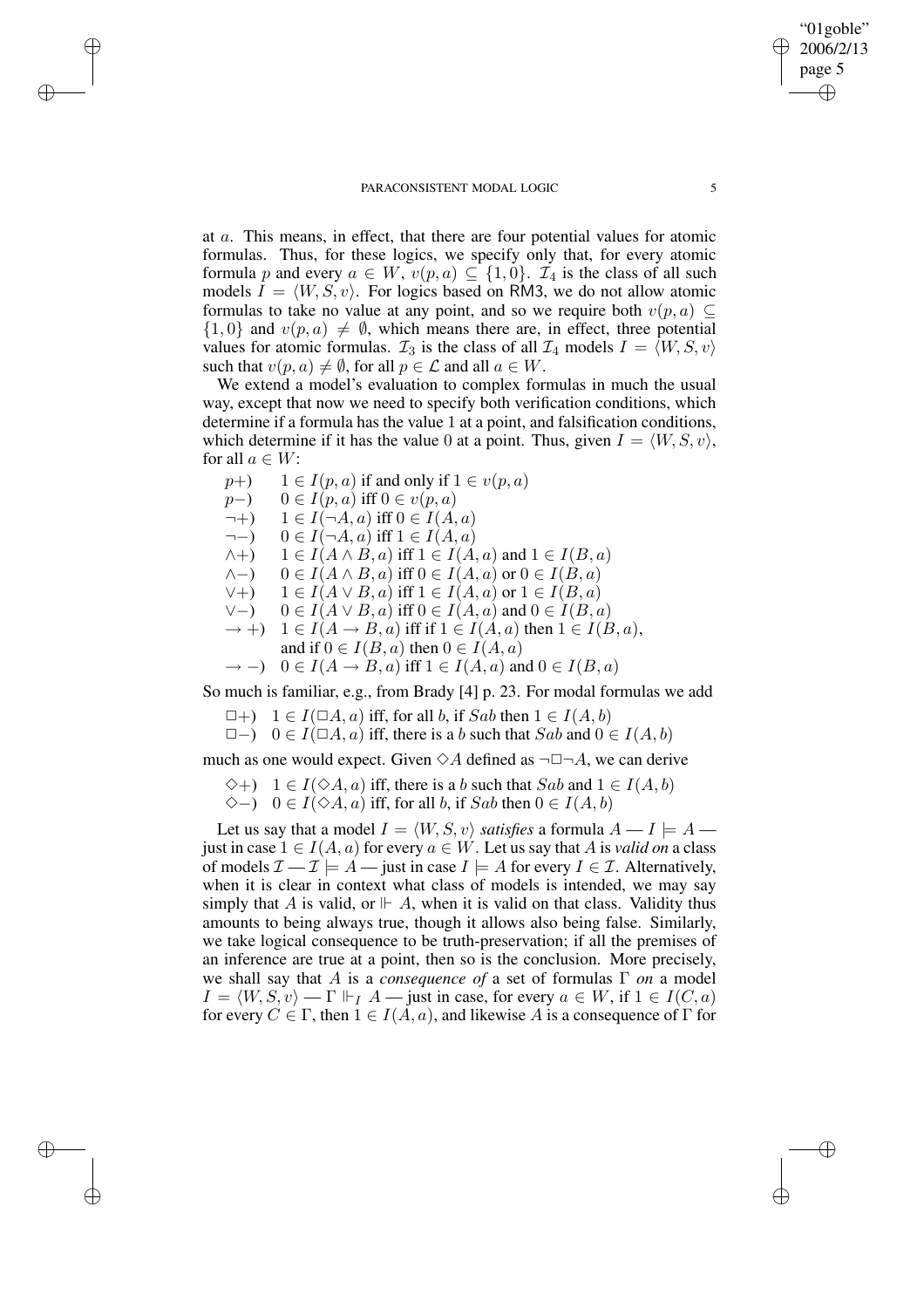✐

### 6 LOU GOBLE

a set of models  $\mathcal{I}$  –  $\Gamma \Vdash_{\mathcal{I}} A$  – just in case  $\Gamma \Vdash_{I} A$  for every  $I \in \mathcal{I}$ . (Here too, when context makes clear what model or class of models is intended, we may drop the subscript on  $\mathbb{H}$ .) Note that as usual, for any model or class of models,  $\mathrel{\Vdash} A$  iff  $\emptyset \mathrel{\Vdash} A$ .

Before leaving this presentation of the semantics of our systems, it is worth noting that for models in  $\mathcal{I}_3$  not only does every atom p have the value 1 or  $0$  (or both) at any point  $a$ , the same is true of every formula.

*Proposition 1: For every*  $I \in \mathcal{I}_3$ *, if*  $I = \langle W, S, v \rangle$ *, then for every formula* A *and every*  $a \in W$ ,  $1 \in I(A, a)$  *or*  $0 \in I(A, a)$ *.* 

The proof is straight-forward by induction on the structure of A, and is left to the reader.

# 2. *Axiomatics:* KN4

Brady, [4] p. 22, axiomatized BN4 that is the basis for our modal logics. Any axiomatization would do for present purposes, but let us follow his, with some slight variation. (E.g., Brady treated disjunction  $\vee$  as defined in terms of ∧ and ¬ and so did not posit separate axioms for it. Here we treat ∨ as primitive and do provide its familiar axioms. This means that the numbering of postulates will vary slightly from Brady's. The same is true of the list of derived theorems.) Thus for axioms we take all instances of:

1) 
$$
A \rightarrow A
$$
  
\n2)  $(A \land B) \rightarrow A$   
\n3)  $(A \land B) \rightarrow B$   
\n4)  $((A \rightarrow B) \land (A \rightarrow C)) \rightarrow (A \rightarrow (B \land C))$   
\n5)  $A \rightarrow (A \lor B)$   
\n6)  $B \rightarrow (A \lor B)$   
\n7)  $((A \rightarrow C) \land (B \rightarrow C)) \rightarrow ((A \lor B) \rightarrow C)$   
\n8)  $(A \land (B \lor C)) \rightarrow ((A \land B) \lor (A \land C))$   
\n9)  $(A \rightarrow \neg B) \rightarrow (B \rightarrow \neg A)$   
\n10)  $\neg \neg A \rightarrow A$   
\n11)  $(\neg A \land B) \rightarrow (A \rightarrow B)$   
\n12)  $\neg A \rightarrow (A \lor (A \rightarrow B))$   
\n13)  $A \lor \neg B \lor (A \rightarrow B)$   
\n14)  $A \rightarrow ((A \rightarrow \neg A) \rightarrow \neg A)$   
\n15)  $A \lor (\neg A \rightarrow (A \rightarrow B))$ 

and for modalities, all instances of

✐

✐

✐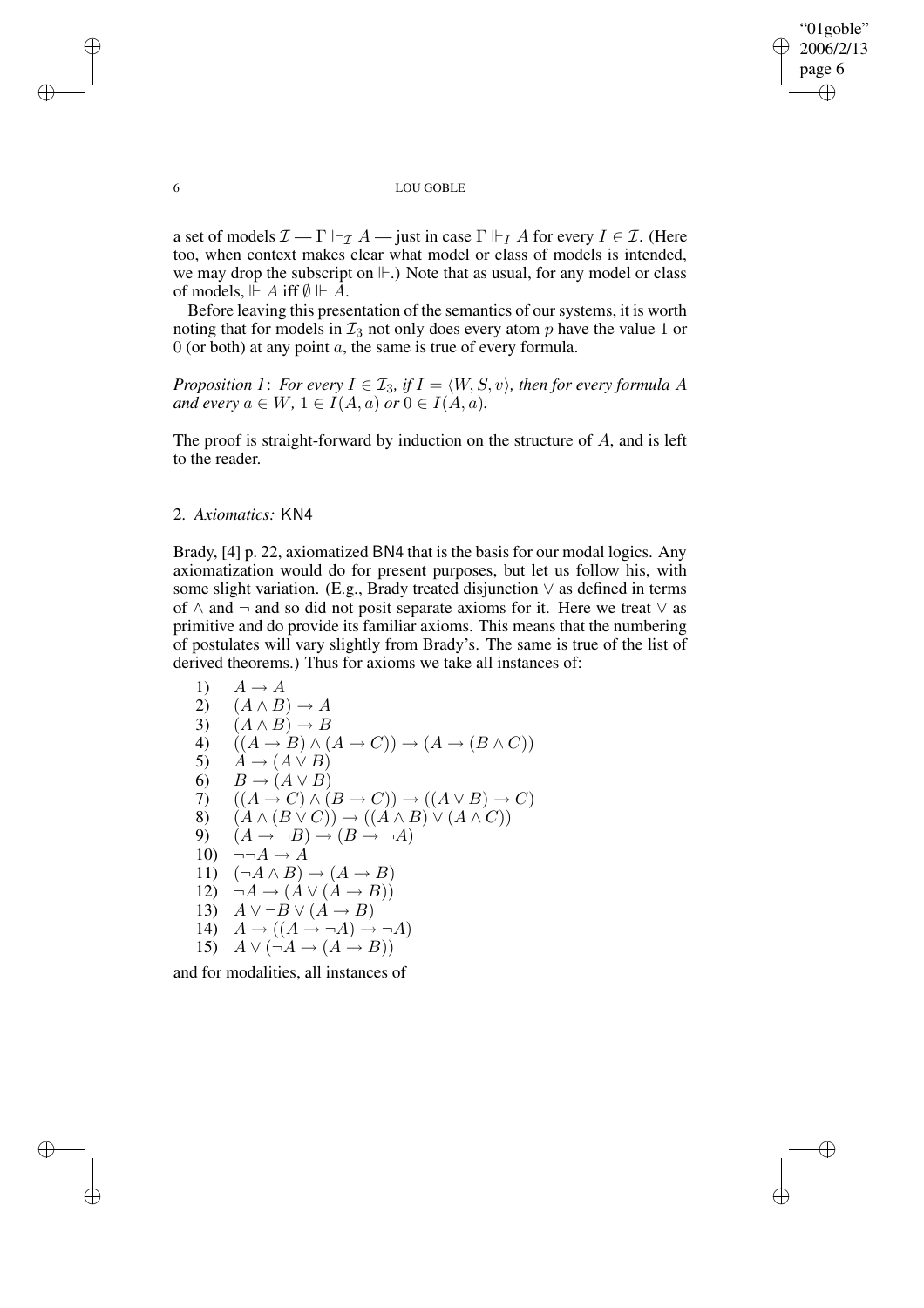- K)  $\square(A \rightarrow B) \rightarrow (\square A \rightarrow \square B)$
- $\overrightarrow{C}$   $(\overrightarrow{\Box}A \wedge \overrightarrow{B}) \rightarrow \overrightarrow{\Box}(A \wedge B)$
- Bel)  $\square(A \vee B) \rightarrow (\lozenge A \vee \square B)$
- Nec) If A is an axiom then so is  $\Box A$

The principles (K) and (C) are familiar enough from modal logic. In systems that have  $A \to (B \to (A \wedge B))$  provable either will suffice for the other (given other standard principles). Relevant modal logics lack this, and so does BN4, and so we posit the two principles separately. The axiom scheme (Bel) was called to attention for relevant modal logics by Belnap, and so we name it for him. (Cf. [12]). In classically-based modal logics, in which  $A \rightarrow B$  is equivalent to  $\neg A \lor B$ , (Bel) is a version of (K). Here it is not, and so we posit it too separately. (Nec) simplifies the standard rule of Necessitation, if  $\vdash A$  then  $\vdash \Box A$ , which is derivable.

For rules we take first

✐

✐

✐

✐

- Adj) From A and B, infer  $A \wedge B$ <br>MP) From A and  $A \rightarrow B$ , infer I
- From A and  $A \rightarrow B$ , infer B
- Prefix) From  $A \to B$ , infer  $(C \to A) \to (C \to B)$
- Suffix) From  $A \to B$ , infer  $(B \to C) \to (A \to C)$

These are all familiar from basic relevant  $logic.^2$  Indeed, Axioms  $(1)$ – $(8)$ and (10) and these four rules and a rule form of contraposition in place of Axiom (9) suffice for the logic B that is a natural platform for the family of relevant logics (cf. [16]).

Here, however, we also need some other rules. Brady [4] includes a disjunctive version of *modus ponens*, From  $C \vee A$  and  $C \vee (A \rightarrow B)$ , infer  $C \vee B$ , and we will need that too, though we will take a simpler form, From  $C \vee (A \wedge (A \rightarrow B))$ , infer  $C \vee B$ , which is guaranteed from the other by (Adj) and the distribution axiom (8). (Actually, we will take yet a different variant on this rule, as will appear below.) In addition, though, we will also need a necessitative form of the rule, From  $\Box(A \land (A \rightarrow B))$ , infer  $\Box B$ , and also a possibilitative form, From  $\Diamond(A \land (A \rightarrow B))$ , infer  $\Diamond B$ . Not only that, we need also the disjunctive version of the necessitative version, and the necessitative version of the disjunctive version and ditto for possibilitative versions, and so on, and on.

Thus we are led to include an infinite class, XMP, of 'extended *modus ponens*' rules. Given a rule R, From A, infer B, let its *disjunctive forms*, DR, be: From  $C \vee A$ , infer  $C \vee B$ , for every formula C. Likewise, let its *conjunctive forms, CR, be:* From  $C \wedge A$ , infer  $C \wedge B$ , and its *necessitative forms*, NR, be: From  $\Box A$ , infer  $\Box B$ , and its *possibilitative forms*, MR, be:

"01goble" 2006/2/13 page 7

✐

✐

✐

<sup>&</sup>lt;sup>2</sup> In place of (Prefix) and (Suffix) we could take the single rule (Affix), From  $A \to B$  and  $C \to D$ , infer  $(B \to C) \to (A \to D)$ , as Brady does. Either set suffices for the other.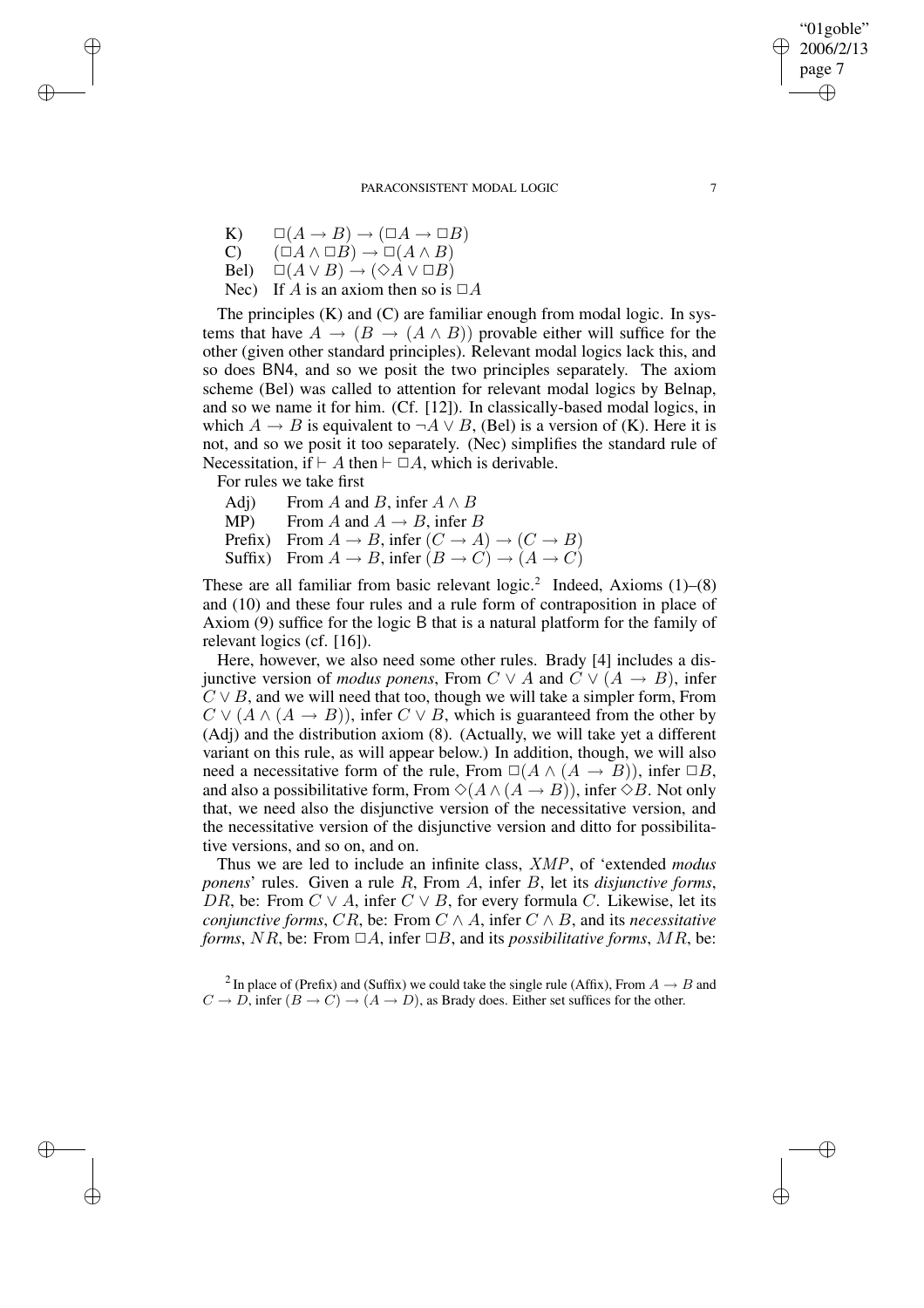#### 8 LOU GOBLE

"01goble" 2006/2/13 page 8

✐

✐

✐

✐

From  $\Diamond A$ , infer  $\Diamond B$ . We then define *XMP* recursively as follows; it is the least set of rules such that

- i) All instances of the rule  $MP^*$ , From  $A \wedge (A \rightarrow B)$ , infer  $(A \wedge (A \rightarrow B)) \wedge B$ , are in *XMP*, and
- ii) If a rule R is in  $XMP$ , then so are all instances of  $CR$ , DR, NR and MR.

(Because of their conjunctive conclusions, these rules are somewhat stronger than the rules first described. The need for this will become apparent in the completeness proof below.)<sup>3</sup> These rules are not pretty, and I would rather not posit such a set of them, but they seem to be required, all because of the absence of the theorem form of *modus ponens*,  $(A \land (A \rightarrow B)) \rightarrow B$ , from BN4. I invite anyone to find a more elegant formulation for the system.

For any of the logics L discussed here, let us say, as usual, that a formula A is a theorem of L or derivable in  $L \to \vdash_L A$  — if and only if there is a derivation of A in L, where a derivation is a finite sequence of formulas  $\langle D_1, \ldots, D_n \rangle$  such that every  $D_i$  in the sequence is either an axiom of L or follows from preceding members of the sequence by one of the rules of L, and  $D_n$  is A. We will often treat a logic L as the set of its theorems, so that  $A \in L$  iff  $\vdash_L A$ . Thus, KN4 is the least set of formulas containing all instances of the axioms  $(1)$ – $(15)$ ,  $(K)$ ,  $(C)$ ,  $(Nec)$ , and  $(Bel)$ , and closed under the rules (Adj), (MP), (Prefix) and (Suffix) and all the rules of  $XMP$ .

We also define the derivability of a formula A from a set of formulas,  $\Gamma$ , in  $L \rightharpoonup \Gamma \rightharpoonup_L A$  — in a classical way, so that  $\Gamma \rightharpoonup_L A$  iff there is a derivation of A from  $\Gamma$  in L, where that is a finite sequence of formulas  $\langle D_1, \ldots, D_n \rangle$  such that each  $D_i$  is either a member of  $\Gamma$  or else a theorem of L or follows from preceding members of the sequence by one of the rules of L, and  $D_n = A$ . Thus,  $\vdash_L A$  iff  $\emptyset \vdash_L A$ .<sup>4</sup> When context makes the logic obvious, we may drop the subscript on  $\vdash$ .

The following theorems are all derivable in KN4, and hence in its extensions. In addition to the usual properties for negation, conjunction, and disjunction, e.g., double-negation introduction, the several forms of contraposition, associativity, commutivity and idempotence for conjunction and

<sup>4</sup> For relevant logics one often gives a stricter definition of derivability under which this equivalence does not hold. That is not necessary here.

✐

✐

✐

 $3$  More formally, we should think of a (one-premise) rule of inference as a set of ordered pairs of formulas, one for the premise, one for the conclusion. Thus, MP<sup>∗</sup> is the set of all pairs:  $\langle A \wedge (A \rightarrow B), (A \wedge (A \rightarrow B)) \wedge B \rangle$ . The set XMP is then the least set containing every member of  $M P^*$  and such that if  $\langle A, B \rangle \in XMP$  then  $\langle C \wedge A, C \wedge B \rangle \in XMP$ ,  $\langle C \vee A, C \vee B \rangle \in XMP, \langle \Box A, \Box B \rangle \in XMP$  and  $\langle \Diamond A, \Diamond B \rangle \in XMP$ . Then  $XMP$  could itself be considered a single rule of inference, rather than a set of rules. Nonetheless, we will continue to use the more informal locutions.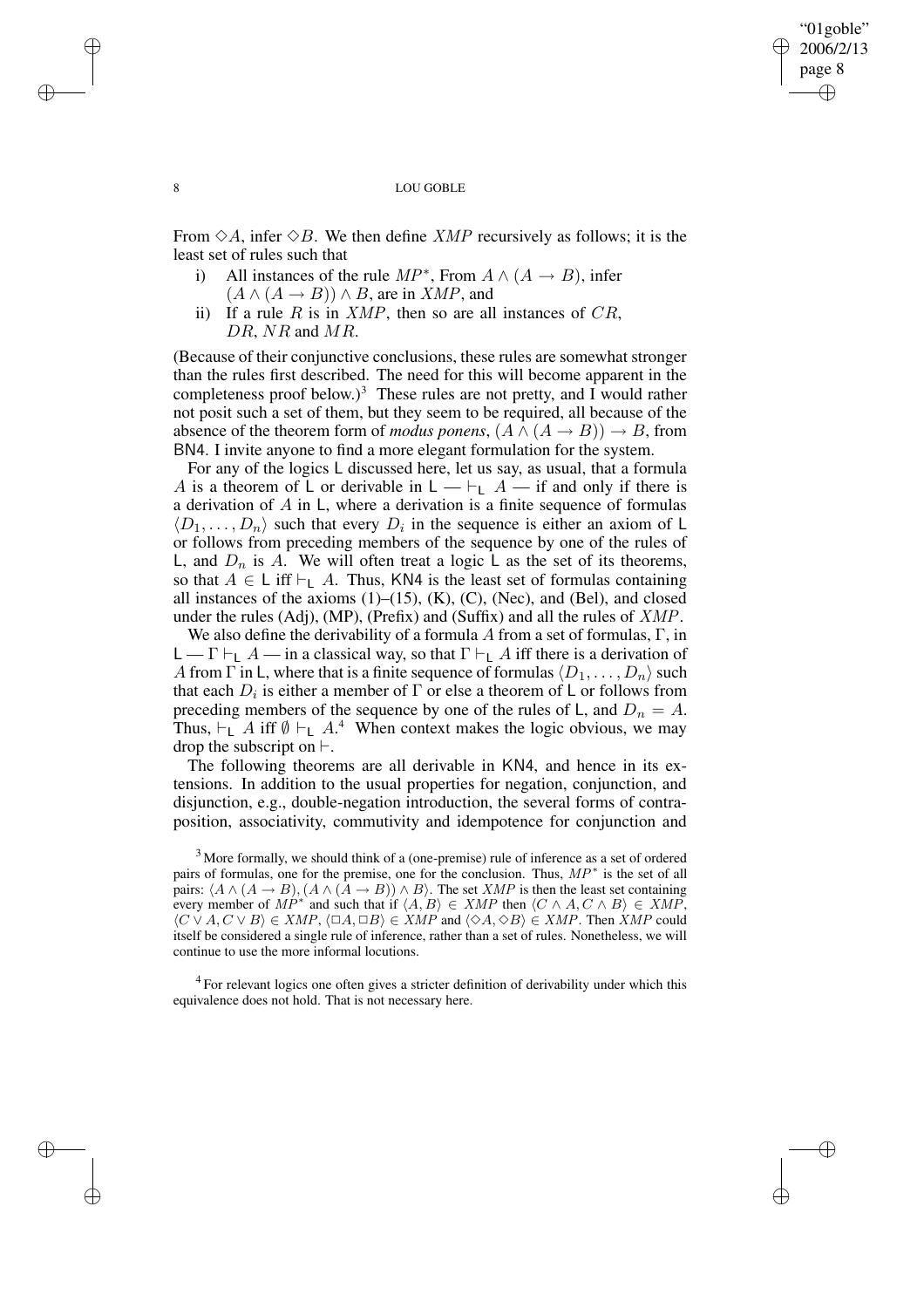disjunction, distribution, the De Morgan equivalences, which we will generally take for granted in what follows, we also have

T.1)  $B \to (\neg B \lor (A \to B))$ T.2)  $(A \land \neg B) \rightarrow ((A \land \neg B) \rightarrow \neg (A \rightarrow B))$ T.3)  $A \lor (\neg(A \rightarrow B) \rightarrow A)$  $T.4$ )  $\neg(A \rightarrow B) \rightarrow \neg(\neg B \rightarrow \neg A)$ 

✐

✐

✐

✐

These are due to Brady [4] p. 22; they will figure importantly in the completeness proof to follow. The following useful rules are also derivable:

trans)  $A \rightarrow B$ ,  $B \rightarrow C \vdash A \rightarrow C$ contrap)  $A \rightarrow B \vdash \neg B \rightarrow \neg A$  $\wedge M$ )  $A \to B \vdash (C \wedge A) \to (C \wedge B)$  $\vee$ M)  $A \rightarrow B \vdash (C \vee A) \rightarrow (C \vee B)$  $\wedge$ -Int) If  $A \vdash B$  and  $A \vdash C$ , then  $A \vdash B \wedge C$  $\vee$ -Elim) If  $A \vdash C$  and  $B \vdash C$  then  $A \vee B \vdash C$ Ent-1) If  $A \vdash B$  and  $\vdash B \rightarrow C$  then  $A \vdash C$ Ent-2) If  $\vdash A \rightarrow B$  and  $B \vdash C$  then  $A \vdash C$ trans-2) If  $A \vdash B$  and  $B \vdash C$  then  $A \vdash C$ theo) If  $\vdash B$  then  $A \vdash B$ 

Their proofs are all easy and so left to the reader.

For modalities we have the following, all of which are expected:

RN) If  $\vdash A$  then  $\vdash \Box A$ RNM) If  $\vdash A \rightarrow B$  then  $\vdash \Box A \rightarrow \Box B$ RMM) If  $\vdash A \rightarrow B$  then  $\vdash \Diamond A \rightarrow \Diamond B$  $\Box \wedge Dist$   $\vdash \Box(A \wedge B) \rightarrow (\Box A \wedge \Box B)$  $\Diamond \vee \text{Dist}$ )  $\vdash \Diamond (A \vee B) \rightarrow (\Diamond A \vee \Diamond B)$  $\vee \Diamond Dist$   $\vdash (\Diamond A \vee \Diamond B) \rightarrow \Diamond (A \vee B)$  $\diamondsuit \wedge \text{Dist}$   $\vdash \diamondsuit (A \wedge B) \rightarrow (\diamondsuit A \wedge \diamondsuit B)$  $\Box \Diamond \land \Box$ bist)  $\vdash (\Box A \land \Diamond B) \rightarrow \Diamond (A \land B)$  $R\square \diamond \diamond M$ ) If  $\vdash (A \wedge B) \rightarrow C$  then  $\vdash (\square A \wedge \diamond B) \rightarrow \diamond C$ 

Proofs of these too are routine. (RN) is demonstrated by induction on the derivation of  $A$ . Given (RN), (RNM) follows quickly via  $(K)$ , and thence (RMM) with contraposition and the definition of  $\Diamond$ . ( $\Box \land$ Dist) is the converse of (C); it follows directly from (RNM) and rules for conjunction. Likewise the ( $\Diamond$ Dist) principles with (C) and the De Morgan rules. ( $\Box \Diamond \land$ Dist) is equivalent to Axiom (Bel). It with (RMM) yields ( $R\Box \Diamond \Diamond M$ ).

In addition, we can easily derive these simplified versions of the rules of XMP

PARACONSISTENT MODAL LOGIC 9

"01goble" 2006/2/13 page 9

✐

✐

✐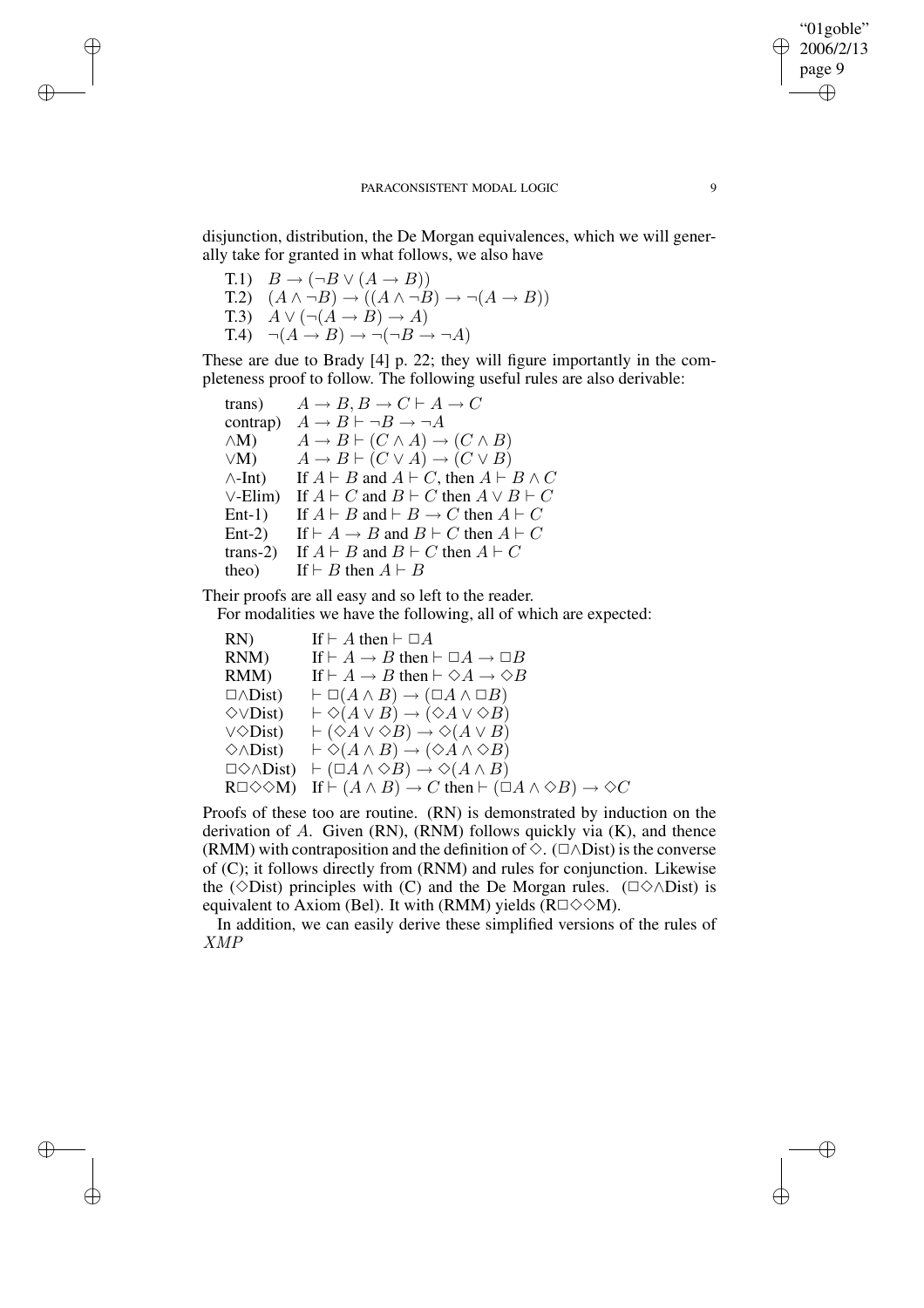"01goble" 2006/2/13 page 10 ✐ ✐

✐

✐

10 LOU GOBLE

CMP)  $C \wedge (A \wedge (A \rightarrow B)) \vdash C \wedge B$  $\text{CMP}'$  $C \wedge A, C \wedge (A \rightarrow B) \vdash C \wedge B$ DMP)  $C \vee (A \wedge (A \rightarrow B)) \vdash C \vee B$  $\text{DMP}'$ )  $C \vee A, C \vee (A \rightarrow B) \vdash C \vee B$ NMP)  $\Box(A \land (A \rightarrow B)) \vdash \Box B$  $\text{NMP}'\text{)} \quad \Box A, \Box (A \to B) \vdash \Box B$ MMP)  $\Diamond (A \land (A \rightarrow B)) \vdash \Diamond B$ 

These hold by virtue of Axiom (3) and the rule (Ent-1), and in the cases of  $(NMP)$  and  $(MMP)$ , the rules  $(RNM)$  and  $(RMM)$ . The  $'$ -versions depend on the distribution principles for  $\land$ , for  $\land$  and  $\lor$  together, and for  $\Box$ . Since we do not have  $(\Diamond A \land \Diamond B) \to \Diamond (A \land B)$  we do not have a '-version for (MMP). It is chiefly for this that the rules of XMP have been formulated as they are.

It is apparent from the preceding results that the following hold:

If 
$$
\vdash A \leftrightarrow B
$$
 then:  $\vdash \neg A \leftrightarrow \neg B$   
\n $\vdash (C \land A) \leftrightarrow (C \land B)$   
\n $\vdash (A \land C) \leftrightarrow (B \land C)$   
\n $\vdash (C \lor A) \leftrightarrow (C \lor B)$   
\n $\vdash (A \lor C) \leftrightarrow (B \lor C)$   
\n $\vdash (C \rightarrow A) \leftrightarrow (C \rightarrow B)$   
\n $\vdash (A \rightarrow C) \leftrightarrow (B \rightarrow C)$   
\n $\vdash \Box A \leftrightarrow \Box B$   
\n $\vdash \Diamond A \leftrightarrow \Diamond B$ 

These suffice for a full-blooded replacement theorem for KN4 and its extensions.

*Proposition* 2: If  $\vdash A \leftrightarrow B$  *then*  $\vdash C \leftrightarrow D$ *, when* D *is the result of replacing one or more occurrences of* A *in* C *by* B*.*

This is proved in the usual way, by induction on the structure of  $C$ . (In what follows we shall generally take such replacements for granted.)

We are now in a position to demonstrate the coincidence of the axiomatic system KN4 and the validities of the semantics given in the preceding section, that is the soundness and completeness of the logic.

If L is any logic discussed here, let us say that L is *weakly sound* with respect to a class of models T just in case if  $\vdash_{\mathsf{L}} A$ , then  $\vdash_{\mathcal{L}} A$ , and L is *strongly sound* with respect to a class of models  $\mathcal I$  just in case if  $\Gamma \vdash_L A$  then  $\Gamma \Vdash_{\mathcal{I}} A$ . Similarly, L is *weakly complete* with respect to  $\mathcal{I}$  just in case, if  $\Vdash_{\mathcal{I}} A$  then  $\vdash_{\mathsf{L}} A$ , and L is *strongly complete* with respect to  $\mathcal{I}$  just in case if  $\Gamma \Vdash_{\mathcal{I}} A \Gamma \vdash_{\mathsf{L}} A$ .

*Theorem 1*: KN4 *is both weakly and strongly sound with respect to the class of models* I4*.*

✐

✐

✐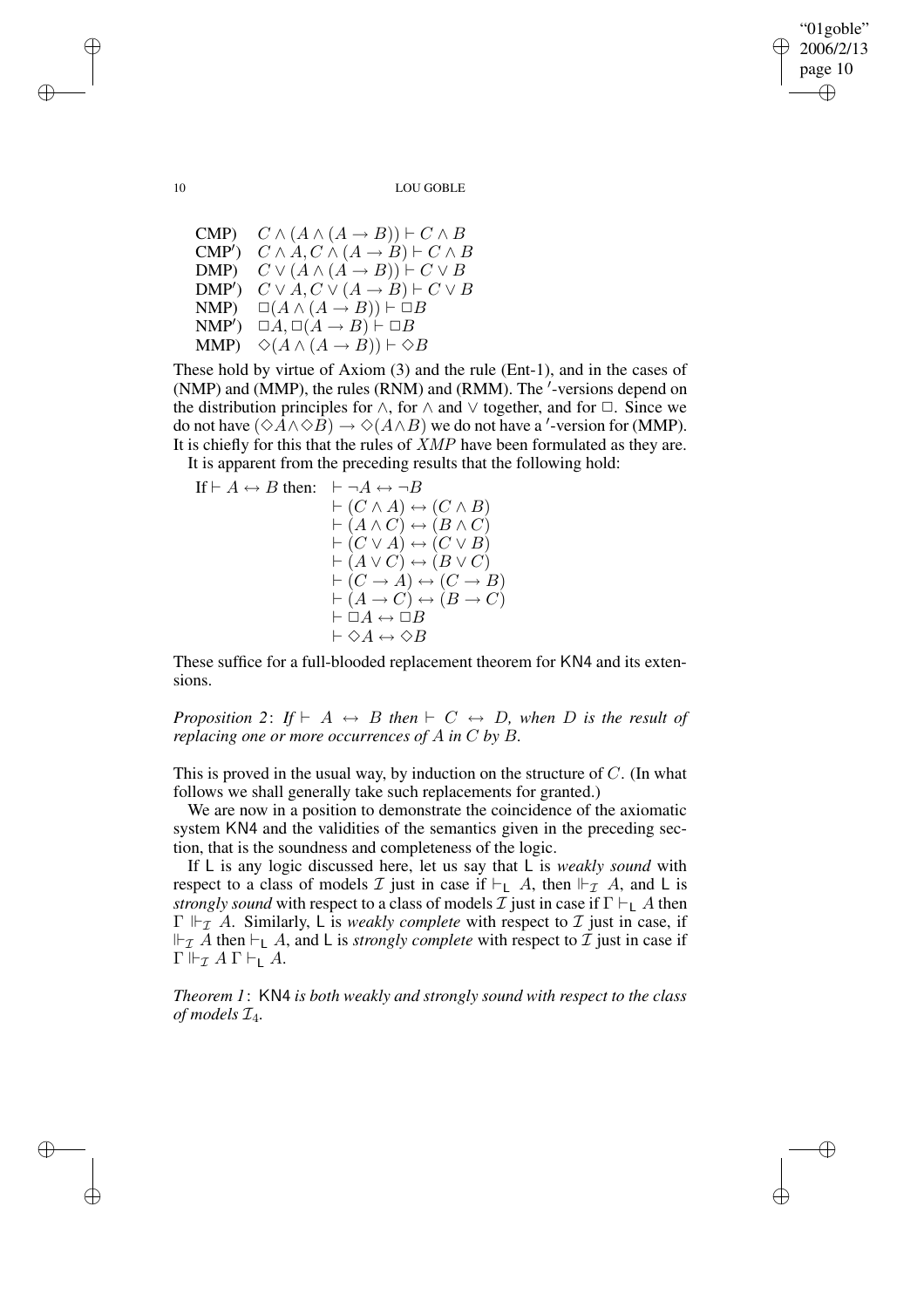✐

✐

✐

✐

*Proof.* Proof of this is routine. One demonstrates that all the axioms are valid with respect to  $\mathcal{I}_4$ , and that the rules preserve truth, and hence validity. Most of that can be left to the reader. By way of example, though, I will present the cases that are less familiar and peculiar to KN4. So, for example, take the axiom (Bel),  $\Box(A \lor B) \rightarrow (\Diamond A \lor \Box B)$ , and consider an arbitrary model  $I = \langle W, S, v \rangle$  in  $\mathcal{I}_4$  and an arbitrary  $a \in W$ , to show that  $1 \in$  $I(\Box(A \lor B) \to (\Diamond A \lor \Box B), a)$ . That requires (a) if  $1 \in I(\Box(A \lor B), a)$  then  $1 \in I(\Diamond A \lor \Box B, a)$ , i.e., that if  $1 \in I(\Box(A \lor B), a)$  then  $1 \in I(\Diamond A, a)$  or  $1 \in I(\Box B, a)$ , and also (b) if  $0 \in I(\Diamond A \lor \Box B, a)$  then  $0 \in I(\Box(A \lor B), a)$ , i.e., if  $0 \in I(\Diamond A, a)$  and  $0 \in I(\Box B, a)$ , then  $0 \in I(\Box(A \vee B), a)$ . For (a), suppose  $1 \in I(\square(A \vee B), a)$  but that  $1 \notin I(\lozenge A, a)$ , and show  $1 \in$  $I(\Box B, a)$ . Consider then any b such that Sab and show that  $1 \in I(B, b)$ . Since Sab,  $1 \in I(A \vee B, b)$ , and so  $1 \in I(A, b)$  or  $1 \in I(B, b)$ . Since  $1 \notin I(\Diamond A, a)$ , for every c such that  $Sac, 1 \notin I(A, c)$ ; hence,  $1 \notin I(A, b)$ . Therefore,  $1 \in I(B, b)$ , as wanted. For (b), suppose that  $0 \in I(\Diamond A, a)$  and  $0 \in I(\Box B, a)$ , and show that  $0 \in I(\Box(A \lor B), a)$ , i.e., that there is a b such that Sab and  $0 \in I(A \vee B, b)$ . Since  $0 \in I(\Box B, a)$ , there is a b such that Sab and  $0 \in I(B, b)$ , and since  $0 \in I(\Diamond A, a)$ , for all c such that Sac,  $0 \in I(A, c)$ . So  $0 \in I(A, b)$ . Thus  $0 \in I(A \vee B, b)$ , as required. These two cases suffice to establish the validity of (Bel).

For axioms generated through (Nec), it is established on a case by case basis that each first tier axiom is valid, as with (Bel) above. Suppose then that A is an axiom that has been shown to be valid. To show that  $\Box A$  is valid, consider an arbitrary model  $I = \langle W, S, v \rangle$  in  $\mathcal{I}_4$  and an arbitrary  $a \in W$ , to show that  $1 \in I(\square A, a)$ . Take any b such that Sab and show  $1 \in I(A, b)$ . Since A is valid,  $1 \in I(A, c)$  for all  $c \in W$ . Hence,  $1 \in I(A, b)$ , as required.

To establish that the primitive rules preserve truth, is also straight-forward. I consider here the cases of the rules  $R \in XMP$ . First, consider the rule MP<sup>\*</sup>, and show that  $A \wedge (A \rightarrow B) \Vdash (A \wedge (A \rightarrow B)) \wedge B$ . Thus, suppose an arbitrary model  $I = \langle W, S, v \rangle$  in  $\mathcal{I}_4$  and an arbitrary  $a \in W$ , to show that if  $1 \in I(A \wedge (A \rightarrow B), a)$  then  $1 \in I((A \wedge (A \rightarrow B)) \wedge B, a)$ . Suppose then that  $1 \in I(A \wedge (A \rightarrow B), a)$ . So  $1 \in I(A, a)$  and  $1 \in I(A \rightarrow B, a)$ , hence if  $1 \in I(A, a)$  then  $1 \in I(B, a)$ . So  $1 \in I(B, a)$  as well as  $1 \in I((A \wedge (A \rightarrow$ B), a). That suffices for  $1 \in I((A \wedge (A \rightarrow B)) \wedge B, a)$ , as required. Consider then any rule  $R \in XMP$ , From A, infer B, that is valid, i.e.,  $A \Vdash B$ . Take CR as a conjunctive form of R, so that CR is the rule, From  $C \wedge A$ , infer  $C \wedge B$ , for some C, and show  $C \wedge A \Vdash C \wedge B$ . For any  $I = \langle W, S, v \rangle$ in  $\mathcal{I}_4$  and any  $a \in W$ , suppose  $1 \in I(C \wedge A, a)$ . Hence  $1 \in I(C, a)$  and  $1 \in I(A, a)$ . Since  $A \Vdash B$ , then  $1 \in I(B, a)$ . So  $1 \in I(C \wedge B, a)$ , as required. The cases of the disjunctive versions  $(DR)$ , necessitative versions  $(NR)$  and possibilitative versions  $(MR)$  of R are similar. Hence all rules  $R \in XMP$  express valid consequences.

"01goble" 2006/2/13 page 11 ✐ ✐

✐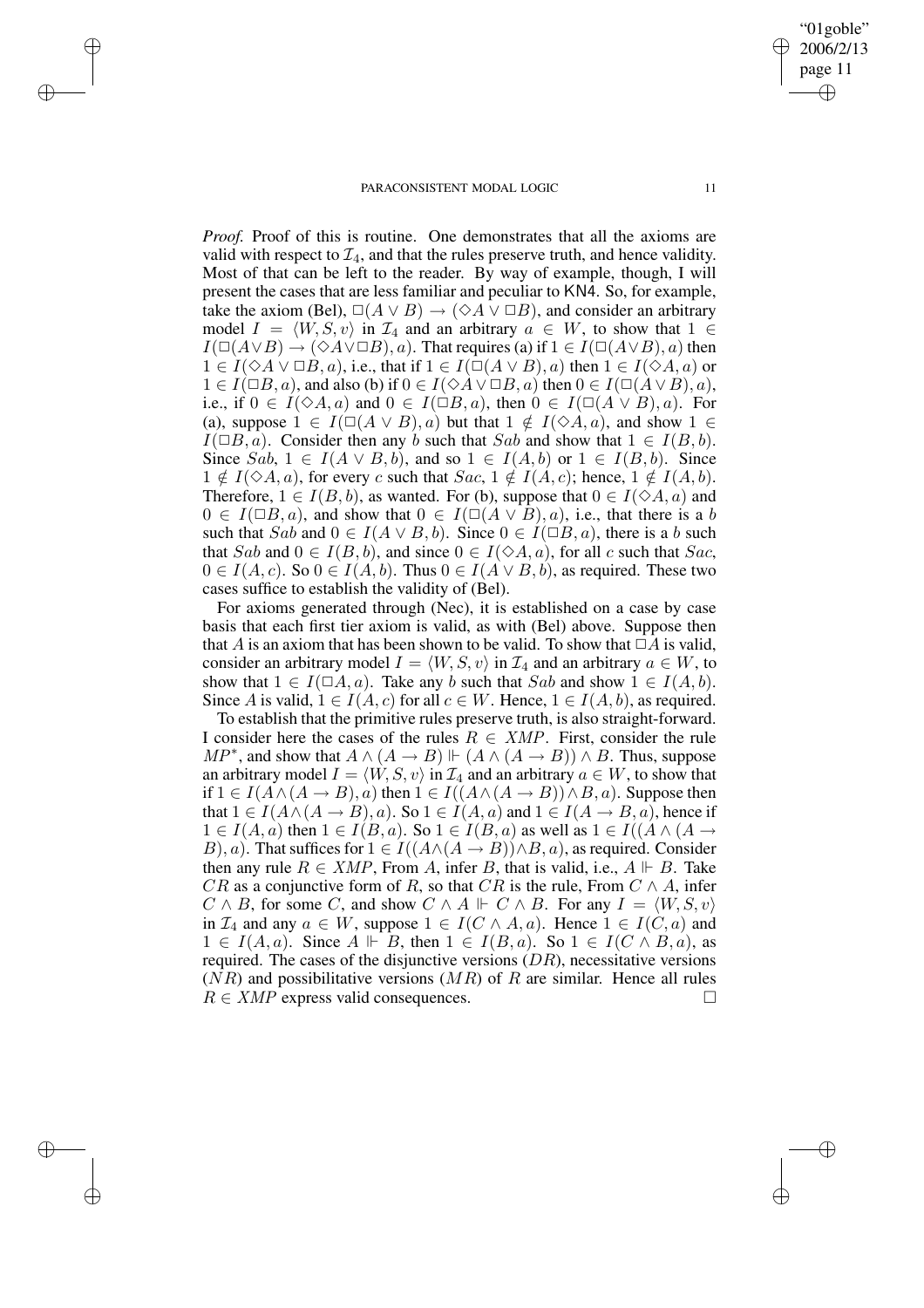"01goble" 2006/2/13 page 12 ✐ ✐

✐

✐

#### 12 LOU GOBLE

## 3. *Completeness for* KN4

In this section we demonstrate both the weak and strong completeness of KN4 with respect to the class of models  $\mathcal{I}_4$ . This again draws on the work of Brady [4], though with some noticeable differences, and on methods and results familiar from completeness proofs in relevant logic (cf., e.g., [12], [14], [17]), adapted to the present framework. We follow familiar Henkinstyle procedures, defining out of the logic a canonical model that falsifies any non-theorem and invalidates any non-derivable inference.

Because the concepts and results presented here apply as well to any of the extensions of KN4 to be discussed later, I will present them in terms of logics L, understood to be any such extension.

For each such L, we define a relation between formulas that is a lot like derivability, but not quite the same. So we will speak instead of a formula B being 'descended' from A, written  $A \rightarrow B$ , such that  $A \rightarrow B$  iff there is a finite sequence of formulas  $\langle D_1, \ldots, D_n \rangle$  where  $D_1 = A$  and  $D_n = B$  and for every  $1 < i \leq n$ , there is a  $1 \leq j < i$  such that  $D_i$  follows from  $D_j$ either (i) by the rule of provable entailment, (Ent), From  $D_i$  infer  $D_i$  when  $\vdash_L D_j \to D_i$ , or (ii) by one of the rules  $R \in XMP$ . We call such a sequence a 'descent' from  $A$  to  $B$ <sup>5</sup>.

These facts about  $\mapsto$  will be useful. They show it to be very like derivability.

*Lemma* 2: *If*  $\langle D_1, \ldots, D_n \rangle$  *is a descent from A to B, then for each*  $D_i$  (1  $\leq$  $i \leq n$ ,  $A \mapsto D_i$ .

*Proof.* By an easy induction on i and the definition of  $\mapsto$ .

*Lemma* 3: *(i)*  $A \mapsto A$ *; (ii) if*  $A \mapsto B$  *and*  $B \mapsto C$  *then*  $A \mapsto C$ *; (iii)* If  $A \mapsto B$  $\mathcal{A} \cup \mathcal{B} \cup \mathcal{C}$  *then*  $A \mapsto C$ *; (iv)* If  $\vdash A \rightarrow B$  *and*  $B \mapsto C$  *then*  $A \mapsto C$ *.* 

*Proof.* All quite immediate from the definition of  $\mapsto$ .

*Lemma* 4: *If*  $A \mapsto B$ *, then (i)*  $C \wedge A \mapsto C \wedge B$ *, (ii)*  $C \vee A \mapsto C \vee B$ *, (iii)*  $\Box A$  $\mapsto \Box B$ *, and (iv)*  $\Diamond A \mapsto \Diamond B$ *.* 

*Proof.* For (i), suppose that  $A \mapsto B$ . Let  $\langle D_1, \ldots, D_n \rangle$  be a descent from A to B, so that  $D_1 = A$  and  $D_n = B$  and every  $D_i$  is in accord with a rule

<sup>5</sup> This differs from derivability in not employing a rule of adjunction. Indeed, every rule of a descent has only one premise; that is to enable Lemma 4 below, especially part (iv), the case for possibility, which is essential for the key lemma, Lemma 15. It is for this that the rules of XMP have the cumbersome form that they have.

✐

✐

✐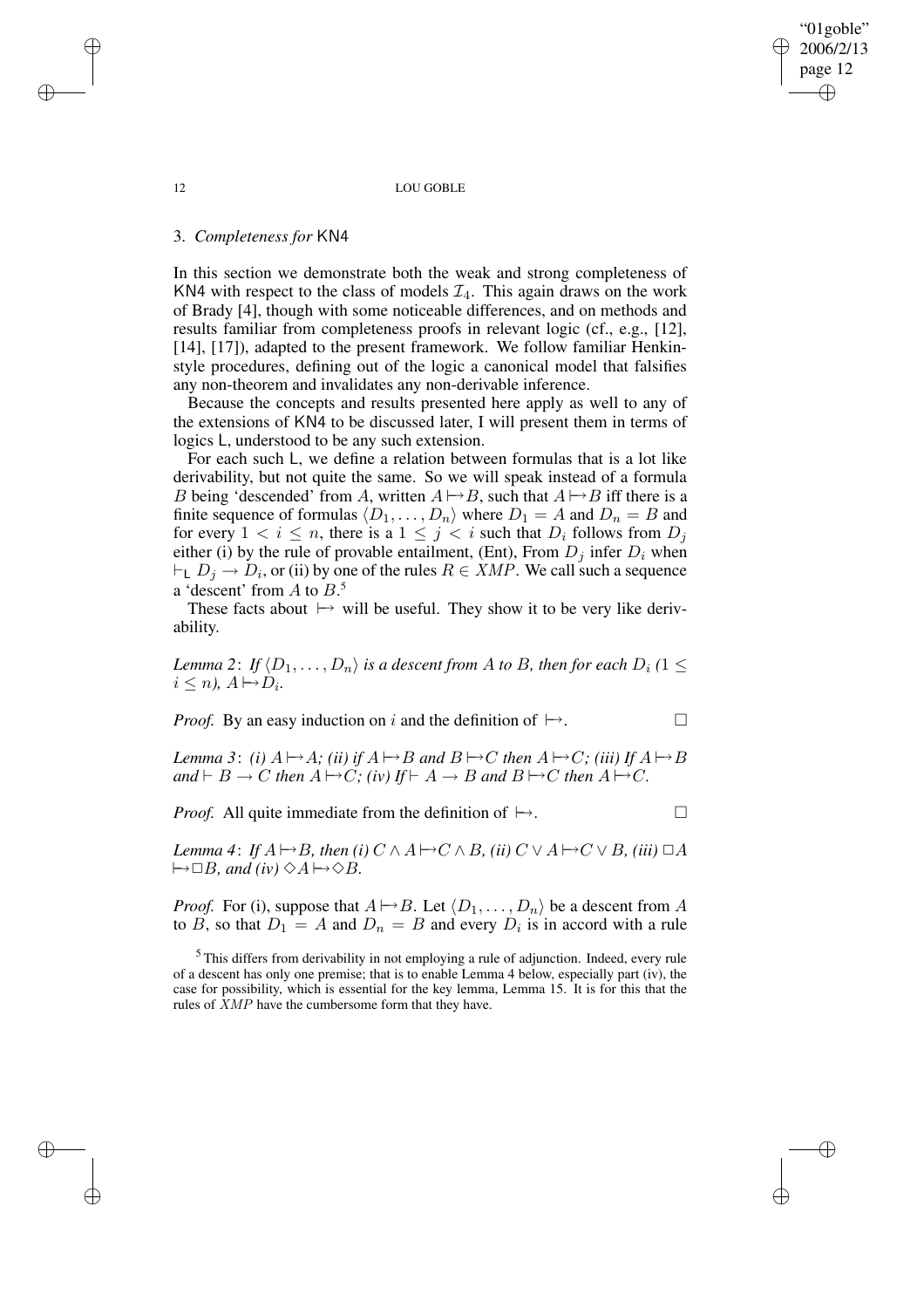✐

✐

✐

✐

as per the definition of  $\mapsto$ . Let  $\langle E_1, \ldots, E_n \rangle$  be the result of prefixing each  $D_i$  with  $C \wedge$ , so that  $E_1 = C \wedge A$ ,  $E_j = C \wedge D_j$ ,  $E_i = C \wedge D_i$ , etc., and  $E_n = C \wedge B$ . We show that, for each  $E_i, C \wedge A \rightarrow E_i$  by induction on i. If  $i = 1$ , we have  $C \wedge A \mapsto C \wedge A$  by Lemma 3.i, so immediately  $C \wedge A \mapsto E_1$ . Suppose  $C \wedge A \mapsto E_j$  for all  $1 \leq j < i$ , so that  $\langle E_1, \ldots, E_j \rangle$  is a descent from  $E_1 = C \wedge A$  to  $E_j$ . Suppose  $D_i$  is from  $D_j$  by the rule (Ent), so that  $\vdash D_j \to D_i$ . Then by  $(\wedge M) \vdash (C \wedge D_j) \to (C \wedge D_i)$ . So  $E_i$  is from  $E_j$  by (Ent) as well, and  $C \wedge A \mapsto E_j$  by Lemma 2. Suppose  $D_i$  is from  $D_j$  by a rule  $R \in XMP$ ; then  $C \wedge D_i$  is from  $C \wedge D_j$  by the conjunctive form of that rule, CR. So  $\langle E_1, \ldots, E_j, E_i \rangle$  is a descent of  $E_i$  from  $C \wedge A$ , and  $C \wedge A$  $\mapsto E_i$ , as required.

The arguments for (ii), (iii), and (iv) are similar, making use of the other parts of Lemma 3 and ( $\vee$ M), (RNM), and (RMM) and the ( $DR$ ), ( $NR$ ) and  $(MR)$  forms of the rules in  $XMP$  as appropriate.

Although descent does not use the rule of Adjunction, or ∧-introduction, nevertheless, we get the good of it, and also ∨-elimination.

*Lemma* 5: *(i)* If  $A \mapsto B$  and  $A \mapsto C$  then  $A \mapsto B \wedge C$ ; *(ii)* if  $A \mapsto C$  and  $B \mapsto C$  *then*  $A \vee B \mapsto C$ *.* 

*Proof.* For (i), suppose  $A \rightarrow B$  and  $A \rightarrow C$ . Then  $A \land A \rightarrow B \land A$  and  $B \land A$  $\mapsto B \wedge C$  by Lemma 4.i. Hence  $A \wedge A \mapsto B \wedge C$  by Lemma 3.ii. Further,  $\vdash A \rightarrow (A \land A)$ , so  $A \mapsto B \land C$  by Lemma 3.iv. For (ii), suppose  $A \mapsto C$ and  $B \rightarrow C$ . Then  $A \lor B \rightarrow B \lor C$  and  $B \lor C \rightarrow C \lor C$  by Lemma 4.ii. So  $A \lor B \rightarrow C \lor C$  by Lemma 3.ii. Since  $\vdash (C \lor C) \rightarrow C$ ,  $A \lor B \rightarrow C$  by Lemma 3.iii.  $\Box$ 

Descent is extended to sets of formulas thus:  $\Gamma \mapsto \Delta$  if and only if there are formulas  $C_1, \ldots, C_n \in \Gamma$  and formulas  $D_1, \ldots, D_m \in \Delta$  such that  $C_1 \wedge \cdots \wedge C_n \mapsto D_1 \vee \cdots \vee D_m$ . (In case  $\Delta = \{B\}$  we may write  $\Gamma \mapsto B$ , and similarly  $A \mapsto \Delta$  when  $\Gamma = \{A\}$ .)

This next fact will be used later to establish the *strong* completeness of our logics.

*Lemma* 6: *For any of the logics* L *under discussion, if*  $L \cup \Gamma \mapsto A$ *, then*  $\Gamma \vdash_{\mathsf{L}} A$ .

*Proof.* Suppose that  $L \cup \Gamma \mapsto A$ , so that there are  $C_1, \ldots, C_n \in L \cup \Gamma$  such that  $C_1 \wedge \cdots \wedge C_n \mapsto A$ . Let  $\langle D_1, \ldots, D_m \rangle$  be a descent from  $C_1 \wedge \cdots \wedge C_n$ to A. Thus  $D_1 = C_1 \wedge \cdots \wedge C_n$  and  $D_m = A$ . We show by induction on  $i$  ( $1 \leq i \leq m$ ) that, for each  $D_i$ ,  $C_1 \wedge \cdots \wedge C_n \vdash D_i$ . If  $i = 1$ , this is obvious since  $C_1 \wedge \cdots \wedge C_n \vdash C_1 \wedge \cdots \wedge C_n$ . Suppose then that  $C_1 \wedge \cdots \wedge C_n \vdash D_j$  for all  $j < i$ . If  $D_i$  is in the descent by the rule (Ent)

"01goble" 2006/2/13 page 13

✐

✐

✐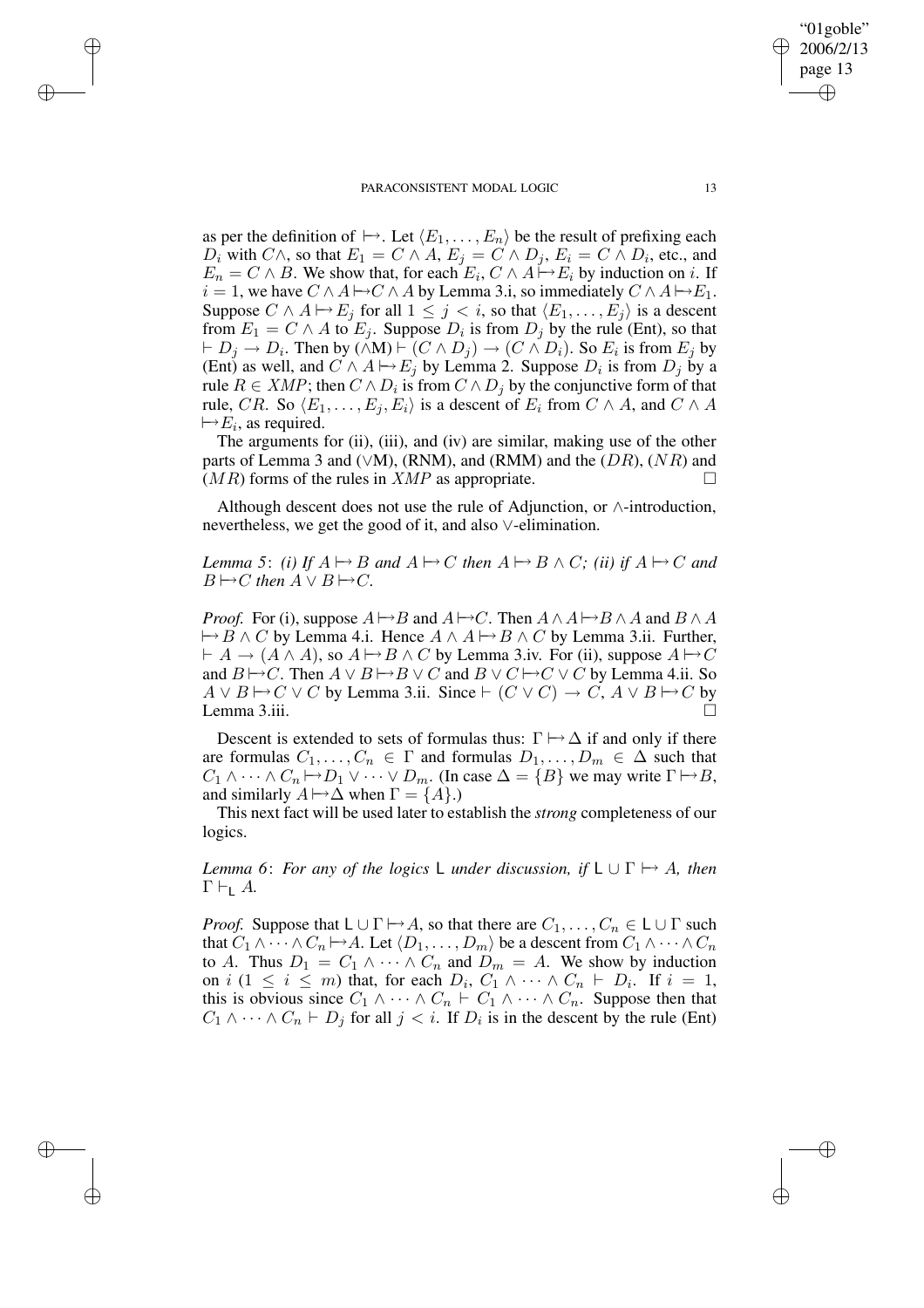"01goble" 2006/2/13 page 14 ✐ ✐

✐

✐

14 LOU GOBLE

then there is a  $D_j$   $(j < i)$  such that  $\vdash D_j \rightarrow D_i$ . Since, by hypothesis,  $C_1 \wedge \cdots \wedge C_n \vdash D_j, C_1 \wedge \cdots \wedge C_n \vdash D_i$  since  $\vdash$  is closed under *modus ponens*. If  $D_i$  is in the descent by a rule  $R \in XMP$ , then since by hypothesis  $C_1 \wedge \cdots \wedge C_n \vdash D_j, C_1 \wedge \cdots \wedge C_n \vdash D_i$  since  $\vdash$  is likewise closed under the rules of *XMP*. That completes the induction. Hence,  $C_1 \wedge \cdots \wedge C_n \vdash D_m$ , i.e.,  $C_1 \wedge \cdots \wedge C_n \vdash A$ . Further, for each  $C_i$ ,  $\Gamma \vdash C_i$  since  $C_i \in \Gamma$  or else  $C_i \in \mathsf{L}$  and  $\Gamma \vdash B$  for every  $B \in \mathsf{L}$  (by (theo)). Since  $\Gamma \vdash C_1$  and ... and  $\Gamma \vdash C_n$ , so  $\Gamma \vdash C_1 \wedge \cdots \wedge C_n$  since  $\vdash$  is closed under adjunction. Therefore  $\Gamma \vdash A$  since  $\vdash$  is transitive.

With  $\mapsto$  in place, we now define a L-*theory* (or 'theory', for short) as a set of formulas, Γ, that is closed under Adjunction and Descent. That is, Γ is a theory just in case, (i) if  $A \in \Gamma$  and  $B \in \Gamma$  then  $A \wedge B \in \Gamma$  and (ii) if  $A \in \Gamma$ and  $A \rightarrow B$  then  $B \in \Gamma$ . We note that

*Lemma 7*: *A set of formulas,* Γ*, is a theory if and only if, for all formulas* A*, if*  $\Gamma \mapsto A$  *then*  $A \in \Gamma$ *.* 

*Proof.* Left-to-right is trivial. For right-to-left, suppose for all formulas A such that  $\Gamma \mapsto A, A \in \Gamma$ . To show that  $\Gamma$  is a theory it suffices to show that it is closed under Adjunction and Descent. Suppose then that  $A \in \Gamma$ and  $B \in \Gamma$ . Since  $A \wedge B \mapsto A \wedge B$ , there are formulas  $C_1, C_2 \in \Gamma$  and  $D_1 \in \{A \wedge B\}$  such that  $C_1 \wedge C_2 \mapsto D_1$ . So  $\Gamma \mapsto A \wedge B$ . Hence by the assumption  $A \wedge B \in \Gamma$  as required for Adjunction. Suppose also that  $A \in \Gamma$ and  $A \mapsto B$ . Then trivially  $\Gamma \mapsto B$ . So by the assumption  $B \in \Gamma$  as required for Descent.  $\Box$ 

We have defined theories in a rather different way than Brady does, [4] p. 24 (or indeed as they are usually defined for relevant logics). Nevertheless, all of our theories are theories in Brady's sense.

*Lemma 8*: *If* Γ *is a theory (present sense) then* Γ *is closed under the rules*  $of$  *(i) Adjunction (Adj), if*  $A \in \Gamma$  *and*  $B \in \Gamma$  *then*  $A \wedge B \in \Gamma$ *, (ii) Provable Entailment (Ent), if*  $A \in \Gamma$  *and*  $\vdash A \rightarrow B$  *then*  $B \in \Gamma$ *, (iii) Modus Ponens (MP), if*  $A \in \Gamma$  *and*  $A \to B \in \Gamma$  *then*  $B \in \Gamma$ *, and (iv) Disjunctive Modus Ponens (DMP), if*  $C \vee A \in \Gamma$  *and*  $C \vee (A \rightarrow B) \in \Gamma$  *then*  $C \vee B \in \Gamma$ *.* 

*Proof.* Suppose  $\Gamma$  is a theory. For (i), suppose  $A \in \Gamma$  and  $B \in \Gamma$ . Then trivially  $\Gamma \mapsto A$  and  $\Gamma \mapsto B$ . Hence  $\Gamma \mapsto A \wedge B$  by Lemma 5.i; so  $A \wedge B \in \Gamma$ by Lemma 7. For (ii), suppose  $A \in \Gamma$  and  $\vdash A \rightarrow B$ . Then obviously A  $\mapsto B$ , so  $\Gamma \mapsto B$ , whence  $B \in \Gamma$  by Lemma 7. For (iii), suppose  $A \in \Gamma$ and  $A \rightarrow B \in \Gamma$ . Then  $A \wedge (A \rightarrow B) \in \Gamma$  by (i).  $A \wedge (A \rightarrow B) \mapsto$  $(A \land (A \rightarrow B)) \land B$  (by  $MP^*$ ). Since  $\vdash ((A \land (A \rightarrow B)) \land B) \rightarrow B$ ,  $A \wedge (A \rightarrow B) \mapsto B$  by Lemma 3.iii. Hence  $\Gamma \mapsto B$ , and so  $B \in \Gamma$  by

✐

✐

✐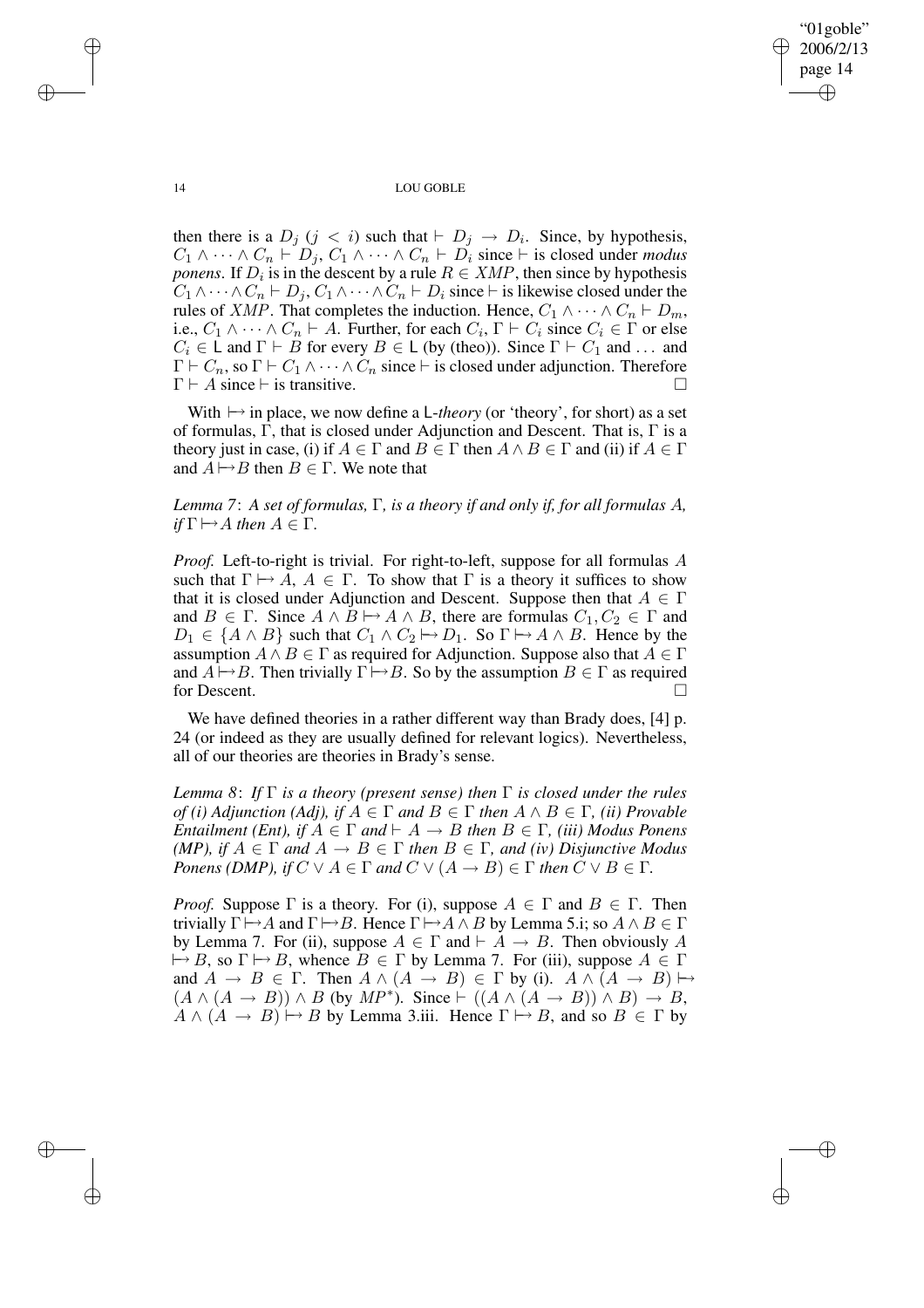Lemma 7. For (iv), suppose  $C \vee A \in \Gamma$  and  $C \vee (A \rightarrow B) \in \Gamma$ , so that  $(C \vee A) \wedge (C \vee (A \rightarrow \overline{B})) \in \Gamma$  by (i). Since  $\vdash (C \vee A) \wedge (C \vee (A \rightarrow B)) \rightarrow$  $(C \vee (A \wedge (A \rightarrow B)))$ ,  $C \vee (A \wedge (A \rightarrow B)) \in \Gamma$  by (ii).  $C \vee (A \wedge (A \rightarrow B))$  $\mapsto$ C∨((A $\wedge$ (A → B)) $\wedge$ B) by DMP<sup>\*</sup>. Hence  $C \vee ((A \wedge (A \rightarrow B)) \wedge B) \in \Gamma$ , and since  $\vdash (C \lor ((A \land (A \to B)) \land B)) \to (C \lor B), C \lor B \in \Gamma$  by Lemma  $3.\n$ ii.  $\Box$ 

For a given logic L, we define a a set of formulas  $\Gamma$  to be *regular* iff  $\mathsf{L} \subset \Gamma$ .

*Lemma 9*: L *is a regular* L*-theory.*

✐

✐

✐

✐

*Proof.* That L is regular is trivial. L is closed under Adjunction; hence, to show that it is a theory, it suffices to show that L is closed under  $\mapsto$ , that if  $A \in L$  and  $A \mapsto B$  then  $B \in L$ . Suppose then that  $A \in L$  and  $A \mapsto B$ . Let  $\langle D_1, \ldots, D_n \rangle$  be a descent from A to B, so that  $D_1 = A$  and  $D_n = B$ . We show that for every  $D_i$   $(1 \leq i \leq n)$ ,  $D_i \in L$ , by induction on i. If  $i = 1$ then  $D_1 \in L$  is given. Suppose this holds for every  $k < i$ . If  $D_i$  is from  $D_j$  by (Ent) then  $\vdash D_j \rightarrow D_i$ .  $D_j \in L$  by the inductive hypothesis, hence  $D_i \in L$  because L is closed under *modus ponens*. If  $D_i$  is from  $D_j$  by a rule  $R \in XMP$ , then since, by the inductive hypothesis,  $D_i \in L$ ,  $D_i \in L$  because L is also closed under all the rules in XMP. That completes the induction. Therefore, since  $B = D_n$ ,  $B \in L$  as required.

We define a set of formulas Γ to be a *prime* theory iff Γ is a theory and prime, i.e., for any A and B, if  $A \lor B \in \Gamma$ , then  $A \in \Gamma$  or  $B \in \Gamma$ .

Although L is a regular theory, it is not necessarily prime; indeed it is almost certainly not prime. In what follows we will be particularly interested in regular prime theories. The next results guarantee that we will have the prime theories we require. These are familiar from relevant logic (e.g., [16], [14] and [17]), but because of the peculiarities of how we have defined theories, we will demonstrate these results anew.

First, a definition: For sets of formulas  $\Gamma$  and  $\Delta$ , the pair  $\langle \Gamma, \Delta \rangle$  is an L*partition* (or just 'partition', for short) iff (i)  $\Gamma \cup \Delta = Wff$ , the set of all well-formed formulas, and (ii)  $\Gamma \not\mapsto \Delta$ .

# *Lemma* 10: *If*  $\langle \Gamma, \Delta \rangle$  *is a partition, then*  $\Gamma$  *is a prime theory.*

*Proof.* Suppose  $\langle \Gamma, \Delta \rangle$  is a partition. We show first that  $\Gamma$  is a theory, and then that it is prime. To show that  $\Gamma$  is closed under Adjunction, suppose  $A \in \Gamma$  and  $B \in \Gamma$ , but that  $A \wedge B \notin \Gamma$ . Then  $A \wedge B \in \Delta$  by (i) of a partition.  $A \wedge B \rightarrow A \wedge B$ . Hence there are  $C_1, C_2 \in \Gamma$  and  $D_1 \in \Delta$  such that  $C_1 \wedge C_2 \mapsto D_1$ . Therefore,  $\Gamma \mapsto \Delta$ , contrary to (ii) of a partition. So, if  $A \in \Gamma$  and  $B \in \Gamma$  then  $A \wedge B \in \Gamma$ . To show that  $\Gamma$  is closed under  $\mapsto$ , suppose  $A \in \Gamma$  and  $A \mapsto B$ , but that  $B \notin \Gamma$ . Then  $B \in \Delta$  by (i) of

✐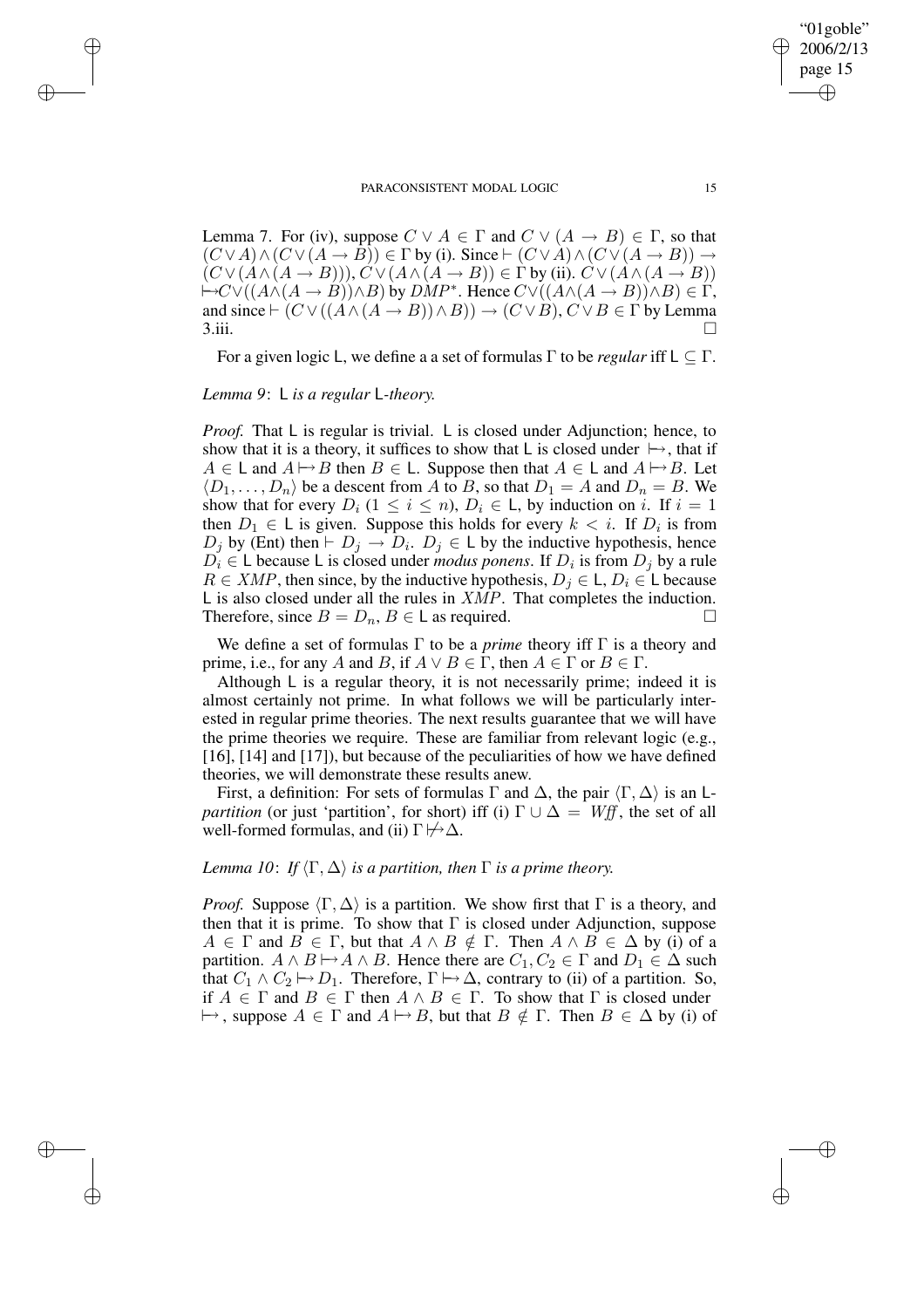✐

#### 16 LOU GOBLE

a partition. Hence immediately, there is a  $C \in \Gamma$  and  $D \in \Delta$  such that C  $\mapsto D$ . Hence  $\Gamma \mapsto \Delta$ , contrary to (ii) of a partition. Hence, if  $A \in \Gamma$  and  $A \mapsto B, B \in \Gamma$ . Therefore  $\Gamma$  is a theory. To see that  $\Gamma$  is prime, suppose  $A \lor B \in \Gamma$  but that  $A \notin \Gamma$  and  $B \notin \Gamma$ . So then  $A \in \Delta$  and  $B \in \Delta$  by (i) of a partition. Since  $A \lor B \rightarrow A \lor B$ , there are  $C_1 \in \Gamma$  and  $D_1, D_2 \in \Delta$  such that  $C_1 \mapsto D_1 \vee D_2$ . Hence,  $\Gamma \mapsto \Delta$ , contrary to (ii) of a partition. Therefore, if  $A \lor B \in \Gamma$ , either  $A \in \Gamma$  or  $B \in \Gamma$ , as required.  $\Box$ 

*Lemma* 11: *For any sets of formulas*  $\Gamma, \Delta$ *, if*  $\Gamma \not\mapsto \Delta$ *, then there are sets*  $\Gamma'$ and  $\Delta'$  such that  $\Gamma \subseteq \Gamma'$ ,  $\Delta \subseteq \Delta'$  and  $\langle \Gamma', \Delta' \rangle$  is a partition.

*Proof.* Suppose  $\Gamma$  and  $\Delta$  are given such that  $\Gamma \not\mapsto \Delta$ . Let  $A_0, A_1, \ldots, A_i, \ldots$ be an enumeration of all the well-formed formulas. Define sets of formulas  $\Gamma_i$  and  $\Delta_i$  recursively as follows.

- i)  $\Gamma_0 = \Gamma$  and  $\Delta_0 = \Delta$ ;
- ii) If  $\Gamma_i \cup \{A_i\} \not\mapsto \Delta_i$ , then  $\Gamma_{i+1} = \Gamma_i \cup \{A_i\}$  and  $\Delta_{i+1} = \Delta_i$ ;
- iii) If  $\Gamma_i \cup \{A_i\} \mapsto \Delta_i$ , then  $\Gamma_{i+1} = \Gamma_i$  and  $\Delta_{i+1} = \Delta_i \cup \{A_i\}$

Then let  $\Gamma' = \bigcup_{i < \omega} \Gamma_i$  and  $\Delta' = \bigcup_{i < \omega} \Delta_i$ . Obviously  $\Gamma \subseteq \Gamma'$  and  $\Delta \subseteq \Delta'$ . We show that  $\langle \Gamma', \Delta' \rangle$  is a partition. Obviously  $\Gamma' \cup \Delta' = Wff$ . It remains to show that  $\Gamma' \not\mapsto \Delta'$ . This follows if, for all i,  $\Gamma_i \not\mapsto \Delta_i$ . We show that by induction on i.  $\Gamma_0 \not\mapsto \Delta_0$  is given. We assume for the induction (IH) that  $\Gamma_i$  $\forall^{\wedge} \Delta_i$ , and show that  $\Gamma_{i+1} \not\mapsto \Delta_{i+1}$ . Suppose otherwise, for *reductio*, i.e., suppose (1)  $\Gamma_{i+1} \mapsto \Delta_{i+1}$ . Suppose also, for another *reductio* (2)  $\Gamma \cup \{A_i\}$  $\mapsto \Delta_i$ . Then by the definition.iii,  $\Gamma_{i+1} = \Gamma_i$  and  $\Delta_{i+1} = \Delta_i \cup \{A_i\}$ . So, by (1),  $\Gamma_i \mapsto \Delta_i \cup \{A_i\}$ . Hence there are  $C_1, \ldots, C_n \in \Gamma_i$  and  $D_1, \ldots, D_m \in$  $\Delta_i$  such that  $C_1 \wedge \cdots \wedge C_n \mapsto D_1 \vee \cdots \vee D_m \vee A_i$ . For convenience let us call  $C_1 \wedge \cdots \wedge C_n$  just C and  $D_1 \vee \cdots \vee D_m$  just D, so that (3)  $C \mapsto$  $D \vee A_i$ . From (2) there are  $E_1, \ldots E_k \in \Gamma_i$  and  $F_1, \ldots, F_l \in \Delta_i$  such that  $E_1 \wedge \cdots \wedge E_k \wedge A_i \mapsto F_1 \vee \cdots \vee F_l$ . We call  $E_1 \wedge \cdots \wedge E_k$  just E and  $F_1 \vee \cdots \vee F_l$  just F, so that (4)  $E \wedge A_i \mapsto F$ .

(4) and  $\vdash F \rightarrow (D \lor F)$  entail  $E \land A_i \rightarrow D \lor F$  by Lemma 3.iii, and that with  $\vdash$   $(C \land E \land A_i) \rightarrow (E \land A_i)$  entails (5)  $C \land E \land A_i \rightarrow D \lor F$  by Lemma 3.iv.

(3) and  $\vdash$  (D  $\lor$  A<sub>i</sub>)  $\rightarrow$  (D  $\lor$  F  $\lor$  A<sub>i</sub>) entail  $C \rightarrow D \lor F \lor A_i$  by Lemma 3.iii, and that with  $\vdash$   $(C \land E) \rightarrow C$  entails (6)  $C \land E \mapsto D \lor F \lor A_i$  by Lemma 3.iv.

(5) and (6) entail that  $C \wedge E \rightarrow D \vee F$  as follows:  $\vdash (C \wedge E) \rightarrow ((D \vee C) \wedge E) \rightarrow ((D \vee C) \wedge F)$  $(F) \vee (C \wedge E)$ ; so  $C \wedge E \mapsto (D \vee F) \vee (C \wedge E)$ . That with (6) entails  $C \wedge E \mapsto ((D \vee F) \vee (C \wedge E)) \wedge (D \vee F \vee A_i)$  by Lemma 5.i. Since  $\vdash ((D \lor F) \lor (C \land E)) \land (D \lor F \lor A_i)) \rightarrow ((D \lor F) \lor (C \land E \land A_i))$ (Distribution), we have (7)  $\ddot{C} \wedge E \mapsto (D \vee F) \vee (C \wedge E \wedge A_i)$  by Lemma 3.iii. (5),  $C \wedge E \wedge A_i \mapsto D \vee F$ , along with  $D \vee F \mapsto D \vee F$  entails (8)

✐

✐

✐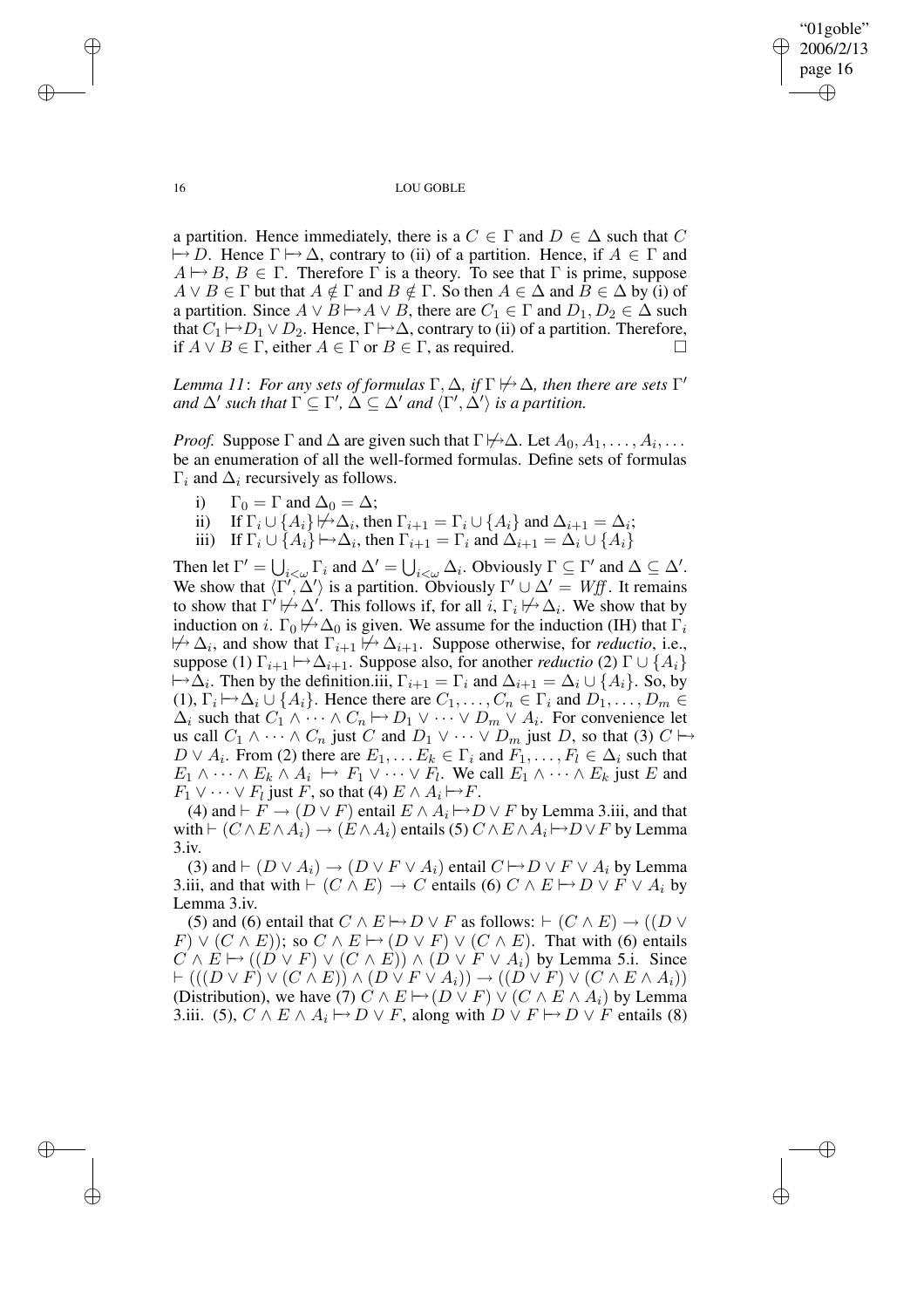$(D \vee F) \vee (C \wedge E \wedge A_i) \mapsto D \vee F$  by Lemma 5.ii. (7) and (8) entail (9)  $C \wedge E \mapsto D \vee F$ , as claimed, by Lemma 3.ii, transitivity for  $\mapsto$ .

Unpacking C, E, D and F in (9) gives (10)  $C_1 \wedge \cdots \wedge C_n \wedge E_1 \wedge \cdots \wedge E_k$  $\mapsto D_1 \vee \cdots \vee D_m \vee F_1 \vee \cdots \vee F_l$ , where each  $C_i, E_j \in \Gamma_i$  and  $D_g, F_h \in$  $\Delta_i$ . Hence  $\Gamma_i \mapsto \Delta_i$ , contrary to the inductive hypothesis (IH). Thus, we conclude (2) is false, and so (11)  $\Gamma_i \cup \{A_i\} \not\mapsto \Delta_i$  must be true. In that case,  $\Gamma_{i+1} = \Gamma_i \cup \{A_i\}$  and  $\Delta_{i+1} = \Delta_i$ . Then (1) says that  $\Gamma_i \cup \{A_i\} \mapsto \Delta_i$ , contrary to (11) that was just established. Hence we must conclude that (1) is false, i.e.,  $\Gamma_{i+1} \not\mapsto \Delta_{i+1}$ , as required to complete the induction, and the lemma.  $l$ emma.  $\Box$ 

*Corollary* 12: *If*  $\Gamma$  *is a theory and*  $A \notin \Gamma$  *then there is a set of formulas*  $\Gamma'$  $\int$  *such that*  $\Gamma \subseteq \Gamma'$  *and*  $\Gamma'$  *is a prime theory and*  $A \notin \Gamma'$ .

*Proof.* Suppose  $\Gamma$  is a theory and  $A \notin \Gamma$ . Then  $\Gamma \not\mapsto A$  by Lemma 7. Hence there are  $\Gamma'$  and  $\Delta'$  such that  $\Gamma \subseteq \Gamma'$ ,  $\{A\} \subseteq \Delta'$  and  $\langle \Gamma', \Delta' \rangle$  is a partition, by Lemma 11.  $\Gamma'$  is a prime theory, Lemma 10. And  $A \notin \Gamma'$  since  $A \in \Delta'$ and  $\Gamma' \cap \Delta' = \emptyset$ .  $\alpha' \cap \Delta' = \emptyset.$ 

We are now, finally, in a position to specify our designated canonical model for a logic L. Let  $I = \langle W, S, v \rangle$  where (i) W is the set of all *regular*, *prime* L-theories, (ii) For all  $a, b \in W$ , Sab iff  $\square^{-1}a \subseteq b$  and  $b \subseteq \diamond^{-1}a$ , where

 $\Box^{-1}a = \{C : \Box C \in a\}$ , and  $\diamondsuit^{-1}a = \{C \; : \; \diamondsuit C \in a\}$ 

and (iii) v is such that for every atomic formula p and every  $a \in W$ ,

 $1 \in v(p, a)$  iff  $p \in a$ , and  $0 \in v(p, a)$  iff  $\neg p \in a$ 

✐

✐

✐

✐

*Lemma* 13: I, *as defined, is a model in*  $\mathcal{I}_4$ *.* 

*Proof.* Obvious, since there are regular prime L-theories. Wff is one.  $\square$ 

Before establishing that this is indeed the model we want, let us have this quick fact.

*Lemma* 14: *For any*  $a \in W$ , *if*  $\Box^{-1}a \subset \Gamma$ , *then*  $\Gamma$  *is regular.* 

*Proof.* If  $a \in W$ , then a is regular, so  $L \subseteq a$ . Suppose  $A \in L$ , then  $\Box A \in$ L by necessitation (RN). So  $\Box A \in a$  and  $A \in \Box^{-1}a$ , whence  $A \in \Gamma$ . Therefore,  $L \subseteq \Gamma$ , and  $\Gamma$  is regular.

This brings us to the key lemma. Given  $I$  as defined,

*"01goble" 2006/2/13 page 17*

✐

✐

✐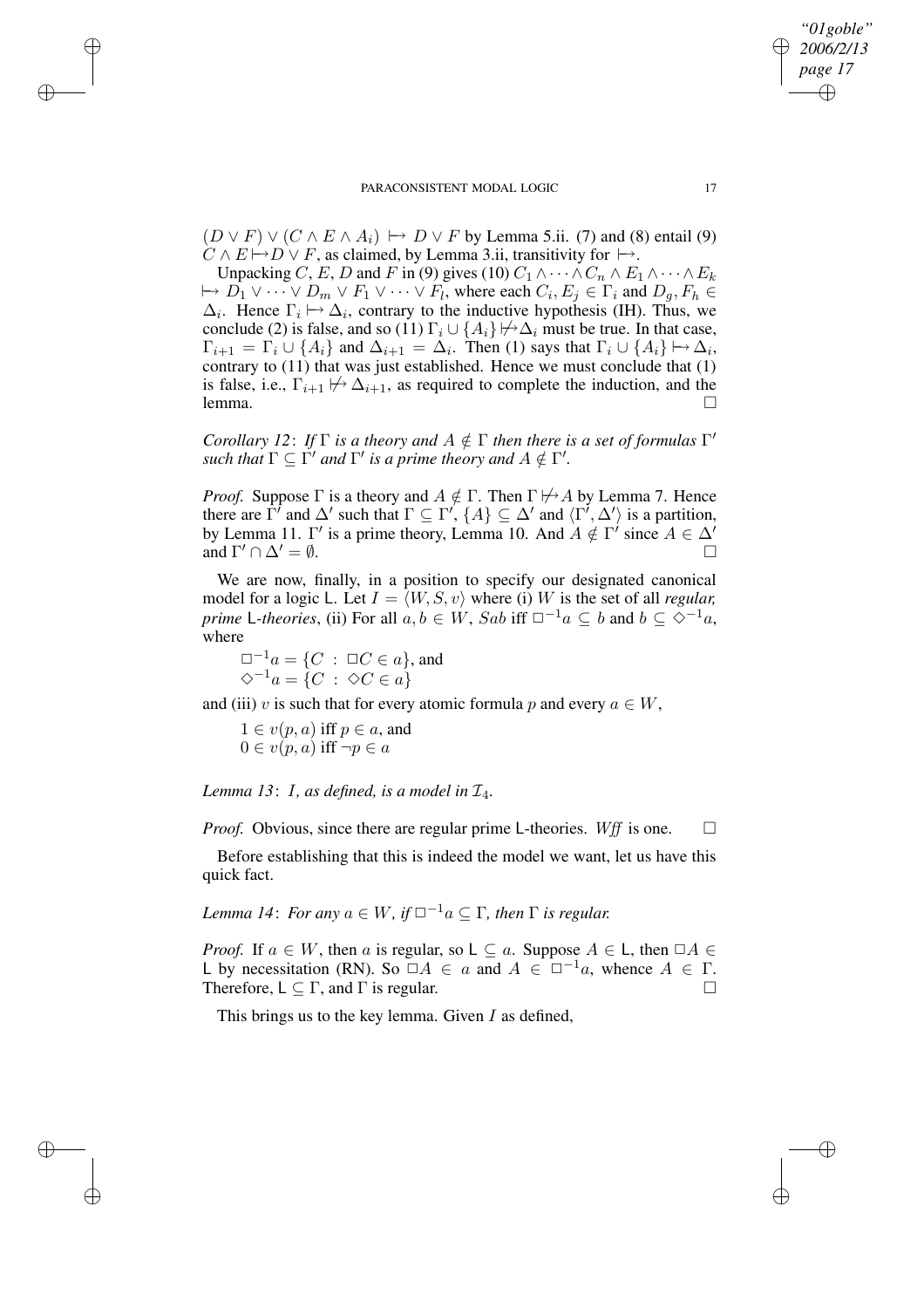✐

#### 18 LOU GOBLE

*Lemma* 15: *For every*  $A \in W$ ff *and every*  $a \in W$ ,  $A \in a$  *iff*  $1 \in I(A, a)$ *and*  $\neg A \in a$  *iff*  $0 \in I(A, a)$ *.* 

*Proof.* By induction on A. In case  $A = p$ , an atomic formula, this is immediate from the definition of  $v$  in  $I$ . Suppose then the lemma holds for all B and C up to A (IH). In case  $A = \neg B$  or  $A = B \land C$  or  $A = B \lor C$ , the demonstration is straight-forward and easy, and can be left to the reader. We consider the interesting cases where (1)  $A = B \rightarrow C$  and (2)  $A = \Box B$ . There are four cases to consider for each, (a) left-to-right and (b) right-to left, both (i) positive and (ii) negative.

(1.a.i) Suppose  $B \to C \in a$ , and suppose  $1 \in I(B, a)$ . Then  $B \in a$  by the inductive hypothesis (IH), so  $C \in a$  by Lemma 8.iii, and then  $1 \in I(C, a)$  by (IH) again. Hence, if  $1 \in I(B, a)$  then  $1 \in I(C, a)$ . Suppose then that  $0 \in$  $I(C, a)$ . In that case  $\neg C \in a$  by (IH). Since  $\vdash (B \rightarrow C) \rightarrow (\neg C \rightarrow \neg B)$ ,  $\neg C \rightarrow \neg B$  in a, by Lemma 8.ii, and then  $\neg B \in a$  by the same lemma.iii. Hence  $0 \in I(B, a)$  by IH. Thus, if  $0 \in I(C, a)$  then  $0 \in I(B, a)$ . These facts suffice for  $1 \in I(B \to C, a)$ .

(b.i) Suppose  $1 \in I(B \to C, a)$ , but  $B \to C \notin a$ . Since if  $1 \in I(B, a)$ then  $1 \in I(C, a)$  and if  $0 \in I(C, a)$  then  $0 \in I(B, a)$ , by (IH) if  $B \in a$  then  $C \in a$  and if  $\neg C \in a$  then  $\neg B \in a$ . Thus either  $B \notin a$  or  $C \in a$ . Take the first case first. Suppose  $B \notin a$ . Also either  $\neg C \notin a$  or else  $\neg B \in a$ . Suppose  $\neg C \notin a \vdash B \lor \neg C \lor (B \to C)$  (Axiom 10), so  $B \lor \neg C \lor (B \to C) \in a$ since a is regular. Hence  $B \in a$  or  $\neg C \in a$  or  $B \rightarrow C \in a$  because a is prime. But all three are excluded by our assumptions. Hence this is not a possible case. Suppose then that  $\neg B \in a$ .  $\vdash \neg B \rightarrow (B \lor (B \rightarrow C))$ (Axiom 9). Hence  $B \vee (B \to C) \in a$  by Lemma 8.ii, and then  $B \in a$  or  $B \to C \in a$  because a is prime. But both of these have been excluded, hence this too is not a possible case. Hence  $B \notin a$  is ruled out. Consider then  $C \in a$ . As before, either  $\neg C \notin a$  or  $\neg B \in a$ . For the first case,  $\vdash C \rightarrow (\neg C \lor (B \rightarrow C))$  (Theorem T.1), So,  $\neg C \lor (B \rightarrow C) \in a$  by Lemma 8.ii, in which case  $\neg C \in a$  or  $B \to C \in a$  because a is prime. But both of these have been excluded too by our assumptions; hence this is not a possible case. That leaves us with  $C \in a$  and  $\neg B \in a$ . Hence,  $\neg B \land C \in a$ by Lemma 8.i. Since  $\vdash (\neg B \land C) \rightarrow (B \rightarrow C)$  (Axiom 8),  $B \rightarrow C \in a$ by Lemma 8.ii, contrary to the opening assumption. Hence that assumption must be false, and  $B \to C \in a$  as required.

(a.ii) Suppose  $\neg(B \to C) \in a$ .  $\vdash (\neg B \land C) \to (B \to C)$  (Axiom 8), hence  $\vdash \neg(B \to C) \to \neg(\neg B \land C)$  by contraposition. Hence  $\neg(\neg B \land C) \in$ a by Lemma 8.ii, and since  $\vdash \neg(\neg B \land C) \rightarrow (B \lor \neg C)$ ,  $B \lor \neg C \in a$  by the same. Hence  $B \in a$  or  $\neg C \in a$  because a is prime. Suppose  $B \in a$ . Then  $1 \in I(B, a)$  by (IH). Furthermore, since  $\vdash \neg(B \to C) \to \neg(\neg C \to \neg B)$ (Theorem T.4),  $\neg(\neg C \rightarrow \neg B) \in a$  by Lemma 8.ii. Also  $\vdash \neg C \lor (\neg (\neg C \rightarrow \neg B) \in a$  by Lemma 8.ii.  $\neg B$ )  $\rightarrow \neg C$ ) (Theorem T.3), so  $\neg C \vee (\neg (\neg C \rightarrow \neg B) \rightarrow \neg C) \in a$  since

✐

✐

✐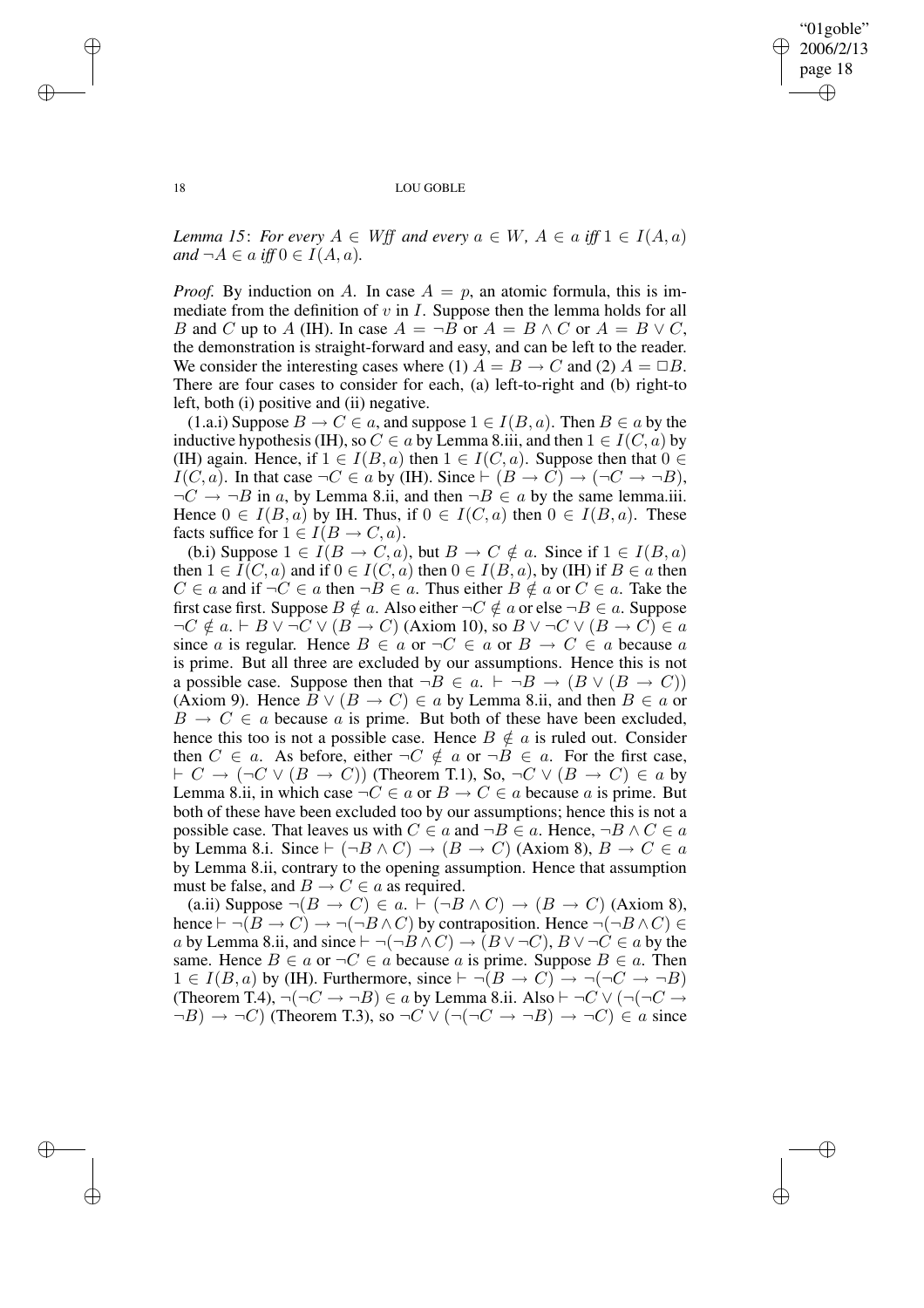✐

✐

✐

"01goble" 2006/2/13 page 19

✐

✐

✐

✐

a is regular. Therefore,  $\neg C \in a$  or  $\neg (\neg C \rightarrow \neg B) \rightarrow C \in a$  because a is prime. In either case  $\neg C \in \alpha$ , either immediately or by Lemma 8.iii. Since  $\neg C \in a, 0 \in I(C, a)$  by (IH). With both  $1 \in I(B, a)$  and  $0 \in I(C, a)$ ,  $0 \in I(B \to C, a)$ . On the other hand, suppose  $\neg C \in a$ . Then  $0 \in I(C, a)$ by (IH). Since  $\vdash B \vee (\neg (B \rightarrow C) \rightarrow B)$  (Theorem T.3),  $B \vee (\neg (B \rightarrow C) \rightarrow$ B)  $\in$  a because a is regular. Hence  $B \in a$  or  $\neg(B \to C) \to B \in a$  because a is prime. Either way  $B \in a$ , either immediately or by Lemma 8.iii. Since  $B \in a, 1 \in I(B, a)$  by (IH). With both  $1 \in I(B, a)$  and  $0 \in I(C, a)$ , again  $0 \in I(B \to C, a)$ . Hence in both cases,  $0 \in I(B \to C, a)$ , as required.

(b.ii) Suppose  $0 \in I(B \to C, a)$ . Then  $1 \in I(B, a)$  and  $0 \in I(C, a)$ , and so  $B \in a$  and  $\neg C \in a$  by (IH). Hence,  $B \land \neg C \in a$  by Lemma 8.i. Since  $\vdash (B \land \neg C) \rightarrow ((B \land \neg C) \rightarrow \neg (B \rightarrow C))$  (Theorem T.2),  $(B \land \neg C) \rightarrow \neg (B \rightarrow C) \in \alpha$  by Lemma 8.ii, whence  $\neg (B \rightarrow C) \in \alpha$  by Lemma 8.iii, as required to complete this part.

(2.a.i) Suppose  $\Box B \in a$ . To show  $1 \in I(\Box B, a)$ , suppose some b such that Sab. By definition,  $\Box^{-1}a \subseteq b$ . Since  $B \in \Box^{-1}a$ ,  $B \in b$ , whence  $1 \in I(B, b)$  by (IH), as required.

(b.i) Suppose  $1 \in I(\square B, a)$ , so that, for every b such that  $Sab$ ,  $1 \in$  $I(B, b)$ . By (IH), for all b such that  $Sab$ ,  $B \in b$ . Suppose  $\Box B \notin a$ . We show that  $(\alpha) \Box^{-1}a \not\mapsto {B} \cup (Wff - \Diamond^{-1}a)$ . Suppose otherwise, suppose  $\Box^{-1}a \mapsto \{B\} \cup (Wff - \diamond^{-1}a)$ . Then there are  $C_1, \ldots, C_n \in \Box^{-1}a$  and  $D_1, \ldots, D_m \in W\text{ iff } -\infty^{-1}a \text{ such that } C_1 \wedge \cdots \wedge C_n \mapsto B \vee D_1 \vee \cdots \vee D_m.$ So, by Lemma 4.iii,  $\square(C_1 \wedge \cdots \wedge C_n) \mapsto \square(B \vee D_1 \vee \cdots \vee D_m).$  $\Box C_1 \in a$  and ... and  $\Box C_n \in a$ . Hence  $\Box C_1 \wedge \cdots \wedge \Box C_n \in a$  by Lemma 8.i. And so, given Axiom (C),  $\Box(C_1 \land \cdots \land C_n) \in a$ . Therefore,  $\Box(B \lor D_1 \lor \cdots \lor D_m) \in a$  since a is closed under  $\vdash$ . With the axiom (Bel),  $\vdash \Box(B \lor D) \rightarrow (\Box B \lor \Diamond D)$ ,  $\Box B \lor \Diamond (D_1 \lor \cdots \lor D_m) \in a$ . So either  $\Box B \in a$  or  $\Diamond (D_1 \lor \cdots \lor D_m) \in a$ . Not the first, by hypothesis, so the second. Since  $\vdash \Diamond (D_1 \lor \cdots \lor D_m) \rightarrow (\Diamond D_1 \lor \cdots \lor \Diamond D_m)$ (◇∨Dist), ◇ $D_1 \vee \cdots \vee \lozenge D_m \in a$  by Lemma 8.ii, and then  $\lozenge D_1 \in a$  or ... or  $\diamond D_m \in a$  since a is prime. Suppose it is  $\diamond D_i \in a$ . Then  $D_i \in \diamond^{-1}a$ ; so  $D_i \notin Wff - \diamond^{-1}a$ , contrary to the specification of  $D_i$ . Hence,  $(\alpha)$  must hold. Since  $\Box^{-1}a \not\mapsto {B} \cup (Wff - \Diamond^{-1}a)$ , by Lemma 11, there are sets of formulas  $\Gamma'$  and  $\Delta'$  such that  $\Box^{-1}a \subseteq \Gamma'$  and  $\{B\} \cup (Wff \to \Diamond^{-1}a) \subseteq \Delta'$ and  $\langle \Gamma', \Delta' \rangle$  is a partition.  $\Gamma'$  is a prime theory, by Lemma 10, and it is regular, by Lemma 14. Hence there is a  $b \in W$  such that  $b = \Gamma'$ . Sab, for obviously  $\Box^{-1}a \subseteq b$ , and also  $b \subseteq \Diamond^{-1}a$ . Thus consider any  $D \in b$  and suppose  $D \notin \diamond^{-1}a$ ; then  $D \in W/f$  –  $\diamond^{-1}a$  and so  $D \in \triangle'$ , in which case  $D \notin \Gamma'$  because of the partition, and so  $D \notin b$ , a contradiction. Since Sab,  $B \in b$ . But  $B \in \Delta'$ , so that  $B \notin b$ , a contradiction. Therefore,  $\Box B \in a$ , as required.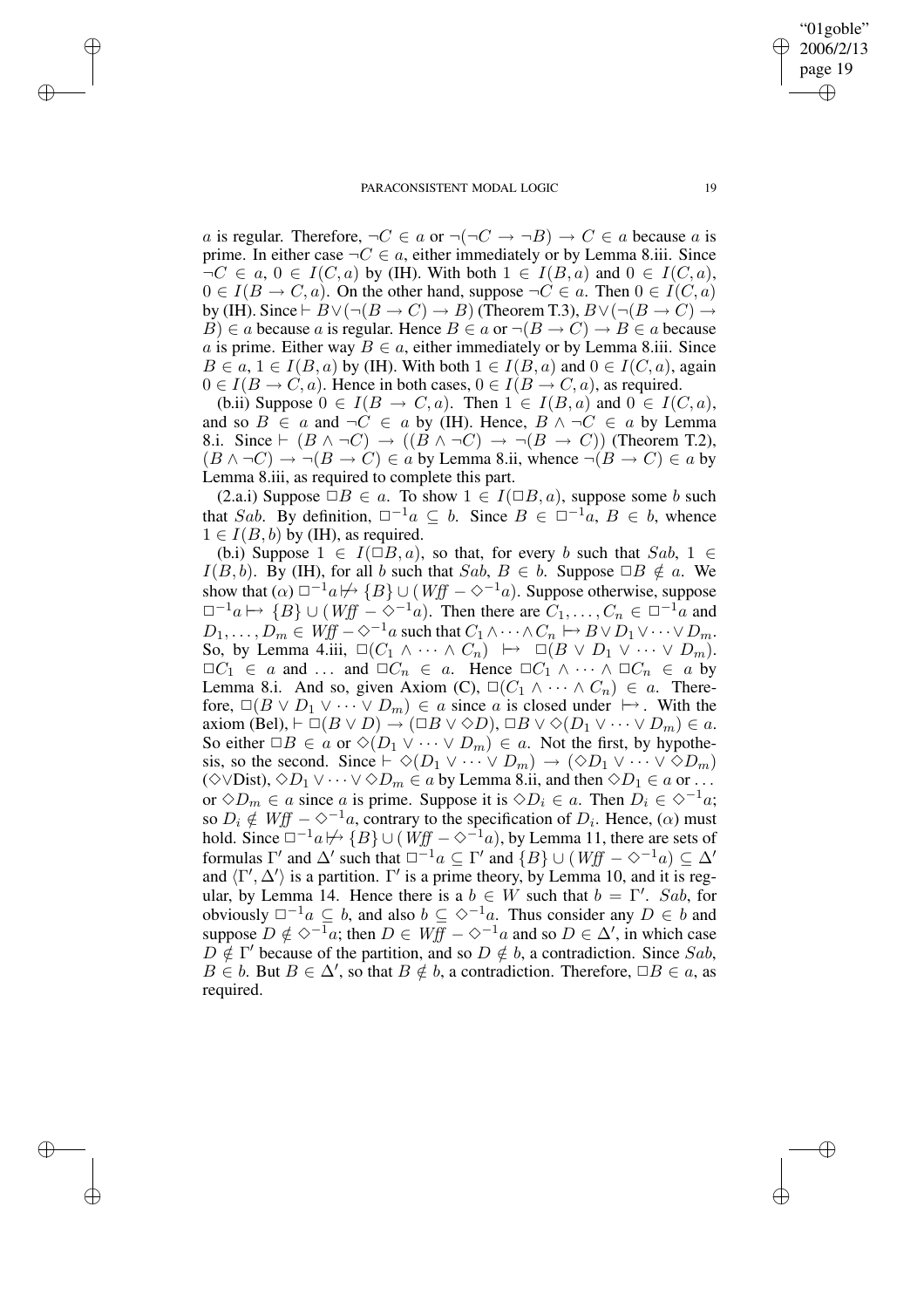"01goble" 2006/2/13 page 20 ✐ ✐

✐

✐

20 LOU GOBLE

(a.ii) Suppose  $\neg \Box B \in a$ . To show that  $0 \in I(\Box B, a)$ , we construct a  $b \in$ W such that  $Sab$  and  $0 \in (B, b)$ , i.e.,  $\neg B \in b$  by (IH). Similar to (b.i) above, ( $\beta$ )  $\Box^{-1}a \cup \{\neg B\}$   $\forall \neg B$  *Wff*  $-\Diamond^{-1}a$ , for suppose otherwise; i.e., suppose  $\Box^{-1}a \cup {\overline{\{A\}}} \mapsto Wff - \diamondsuit^{-1}a$ . Then there are  $C_1, \ldots, C_n \in \Box^{-1}a$  and  $D_1, \ldots, D_m \in Wff \sim \diamond^{-1}a$  such that  $C_1 \wedge \cdots \wedge C_n \wedge \neg B \mapsto D_1 \vee \cdots \vee D_m$ . By Lemma 4.iv,  $\Diamond(C_1 \land \cdots \land C_n \land \neg B) \mapsto \Diamond(D_1 \lor \cdots \lor D_m)$ . Given  $(\Box \Diamond \land \Box$ bist),  $\vdash (\Box C \land \Diamond \neg B) \rightarrow \Diamond (C \land \neg B), \Box (C_1 \land \cdots \land C_n) \land \Diamond \neg B)$  $\mapsto \Diamond(D_1 \vee \cdots \vee D_m)$  by Lemma 3.iv. As under (b.i),  $\Box C_1 \in \alpha$  and ... and  $\Box C_n \in a$ , so  $\Box C_1 \wedge \ldots \Box C_n \in a$  and then  $\Box(C_1 \wedge \cdots \wedge C_n) \in a$ . By definition  $\Diamond \neg B \in a$ . Hence  $\Box(\overline{C_1} \land \cdots \land C_n) \land \Diamond \neg B \in a$  by Lemma 8.i, and then  $\Diamond (D_1 \lor \cdots \lor D_m) \in a$  since a is closed under  $\mapsto$ . Then, as in (b.i)  $\Diamond D_1 \lor \cdots \lor \Diamond D_m \in a$  by Lemma 8.ii, and then  $\Diamond D_1 \in a$  or ... or  $\diamond D_m \in \mathfrak{a}$  since  $\mathfrak{a}$  is prime. Suppose it is  $\diamond D_i \in \mathfrak{a}$ . Then  $D_i \in \diamond^{-1} \mathfrak{a}$ ; so  $\overline{D}_i \notin Wff - \diamond^{-1}a$ , contrary to the specification of  $D_i$ . Hence ( $\beta$ ) must hold. Since  $\Box^{-1}a \cup \{\neg B\} \not\mapsto Wff - \Diamond^{-1}a$ , by Lemma 11, there are sets of formulas  $\Gamma'$  and  $\Delta'$  such that  $\Box^{-1}a \cup \{\neg B\} \subseteq \Gamma'$  and  $Wff - \Diamond^{-1}a \subseteq \Delta'$  and  $\langle \Gamma', \Delta' \rangle$  is a partition. Γ' is a prime theory, by Lemma 10, and it is regular, by Lemma 14. Hence there is a  $b \in W$  such that  $b = \Gamma'$ . Obviously  $\neg B \in b$ . Sab by the argument of (b.i) above. Thus we have a  $b \in W$  such that Sab and  $\neg B \in a$ , i.e.,  $0 \in I(B, b)$  by (IH). That suffices for  $0 \in I(\Box B, a)$ , as required.

(b.ii) Suppose  $0 \in I(\Box B, a)$ , so that there is a b such that Sab and  $0 \in$  $I(B, b)$ . By (IH), ¬B ∈ b. Since Sab, by definition,  $b \subseteq \Diamond^{-1}a$ . Hence,  $\neg B \in \Diamond^{-1}a$ . Thus,  $\Diamond \neg B \in a$ , which is to say  $\neg \Box B \in a$ , as required for this case, and to complete the lemma.

From this completeness for  $L = KN4$  follows quickly.

*Theorem 16*: KN4 *is both weakly and strongly complete with respect to the class of models*  $\mathcal{I}_4$ ; *(a) if*  $\Vdash$  *A then*  $\vdash$  *A*, *and (b) if*  $\Gamma \Vdash$  *A then*  $\Gamma \vdash$  *A*.

*Proof.* For (a), suppose  $\nvdash A$  i.e.,  $A \notin KN4$ . KN4 is a regular theory, Lemma 9. Hence there is a Γ' such that  $KN4 \subseteq \Gamma'$  and  $\Gamma'$  is a prime theory and  $A \notin \Gamma'$ , Corollary to Lemma 11.  $\Gamma'$  is obviously regular. Hence, given  $I = \langle W, S, v \rangle$  as defined, there is an  $a \in W$  and  $a = \Gamma'$ . Since  $A \notin a$ ,  $1 \notin I(A, a)$ , Lemma 15.  $I \in \mathcal{I}_4$ , Lemma 13. Hence there is a model  $I \in \mathcal{I}_4$ and an  $a \in W$  such that  $1 \notin I(A, a)$ . In other words,  $\nvdash A$ . Therefore, if  $\nvdash A, \nvdash A$ , or by contraposition, if  $\Vdash A$  then  $\vdash A$ .

For (b), suppose  $\Gamma \nvdash A$ . Then KN4∪ $\Gamma \nvdash A$ , Lemma 6. So there are sets of formulas Γ' and  $\Delta'$  such that KN4  $\cup$  Γ  $\subseteq$  Γ' and  $\{A\} \subseteq \Delta'$  and  $\langle \Gamma', \Delta' \rangle$  is a partition, Lemma 11.  $\Gamma'$  is a prime theory, Lemma 10, and since KN4  $\subseteq \Gamma'$ , it is regular. Thus, given  $I = \langle W, S, v \rangle$  as defined, there is an  $a \in W$  such that  $a = \Gamma'$ . For every  $C \in \Gamma$  obviously  $C \in a$ , hence for every such C,

✐

✐

✐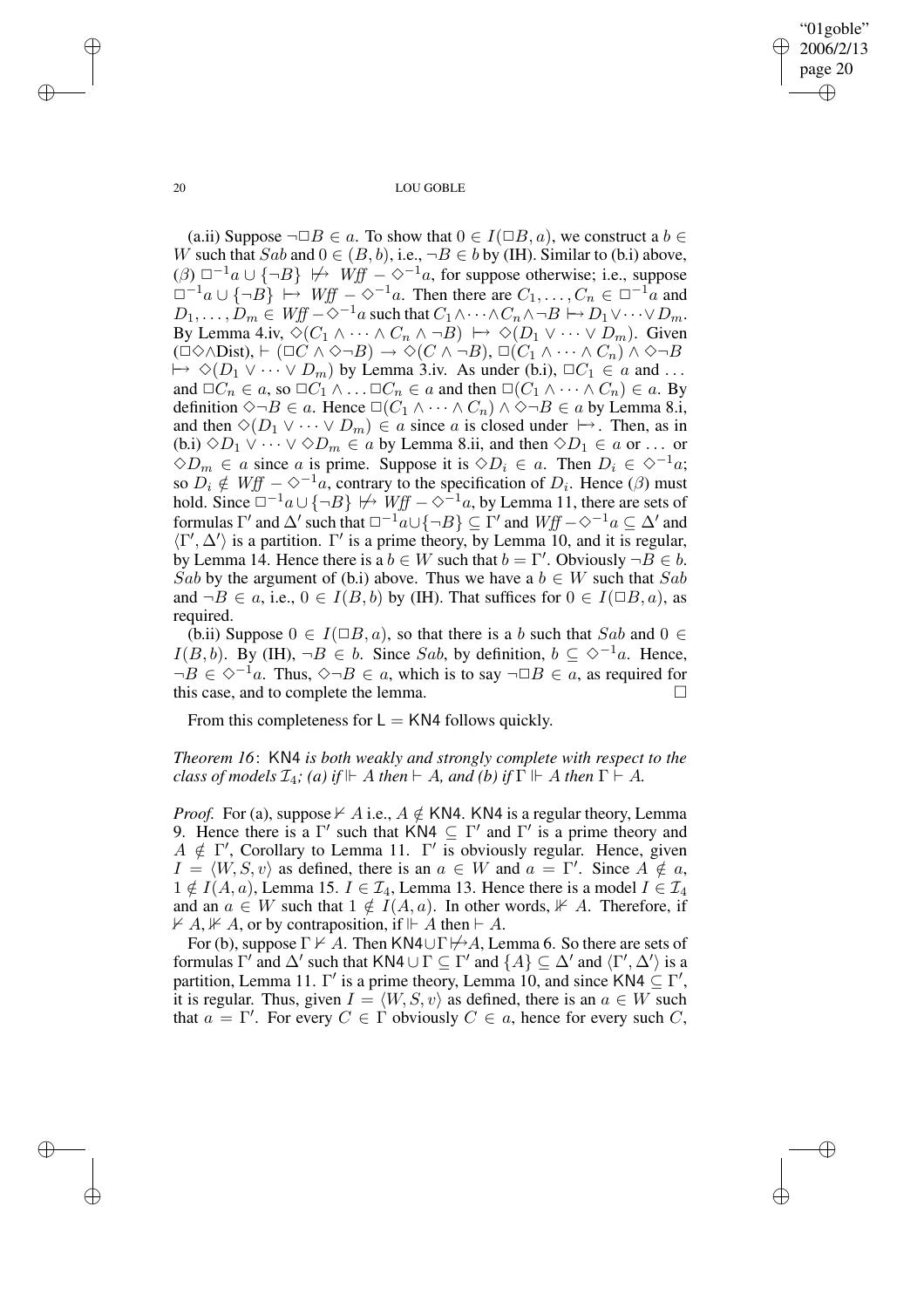$1 \in I(C, a)$ , Lemma 15. Since  $A \in \Delta'$ ,  $A \notin \Gamma'$  because of the partition. Since  $A \notin a$ ,  $1 \notin I(A, a)$ , Lemma 15.  $I \in \mathcal{I}_4$ , Lemma 13. Therefore there is a model  $I \in \mathcal{I}_4$  and an  $a \in W$  such that, for every  $C \in \Gamma$ ,  $1 \in I(C, a)$ but  $1 \notin I(A, a)$ , which is to say  $\Gamma \nvdash A$ . Thus, if  $\Gamma \nvdash A$  then  $\Gamma \nvdash A$ . By contraposition, if  $\Gamma \Vdash A$  then  $\Gamma \vdash A$ , as required.

## 4. KM3

✐

✐

✐

✐

In this section we extend the preceding results to the K-like modal logic based on the three-valued paraconsistent logic RM3 under which propositions may be true or false or both, but not neither. These results are far easier to establish. Indeed, they can be quickly spun off from the preceding, but I will also sketch how they could be proved directly.

Brady, [4] p. 11, axiomatized RM3 as follows, though again any axiomatization would do for present purposes. As before, we also include postulates for ∨ considered as primitive.

1)  $A \rightarrow A$ 2)  $(A \wedge (A \rightarrow B)) \rightarrow B$ 3)  $(A \wedge B) \rightarrow A$ 4)  $(A \wedge B) \rightarrow B$ 5)  $((A \rightarrow B) \land (A \rightarrow C)) \rightarrow (A \rightarrow (B \land C))$ 6)  $A \rightarrow (A \vee B)$ 7)  $B \to (A \lor B)$ 8)  $((A \rightarrow C) \land (B \rightarrow C)) \rightarrow ((A \lor B) \rightarrow C)$ 9)  $(A \wedge (B \vee C)) \rightarrow ((A \wedge B) \vee (A \wedge C))$ 10)  $(A \rightarrow \neg A) \rightarrow \neg A$ 11)  $(A \rightarrow \neg B) \rightarrow (B \rightarrow \neg A)$ 12)  $\neg\neg A \rightarrow A$ 13)  $(\neg A \land B) \rightarrow (A \rightarrow B)$ 14)  $\neg A \rightarrow (A \lor (A \rightarrow B))$ 

with the rules

Adj) From A and B, infer  $A \wedge B$ MP) From A and  $A \rightarrow B$ , infer B

Prefix) From  $A \to B$ , infer  $(C \to A) \to (C \to B)$ 

Suffix) From  $A \to B$ , infer  $(B \to C) \to (A \to C)$ 

as before. (Brady uses the single rule (Affix) instead of the separate (Prefix) and (Suffix); cf. footnote 2.)

For KM3, the first modal extension of RM3, we add the familiar K postulates

"01goble" 2006/2/13 page 21

✐

✐

✐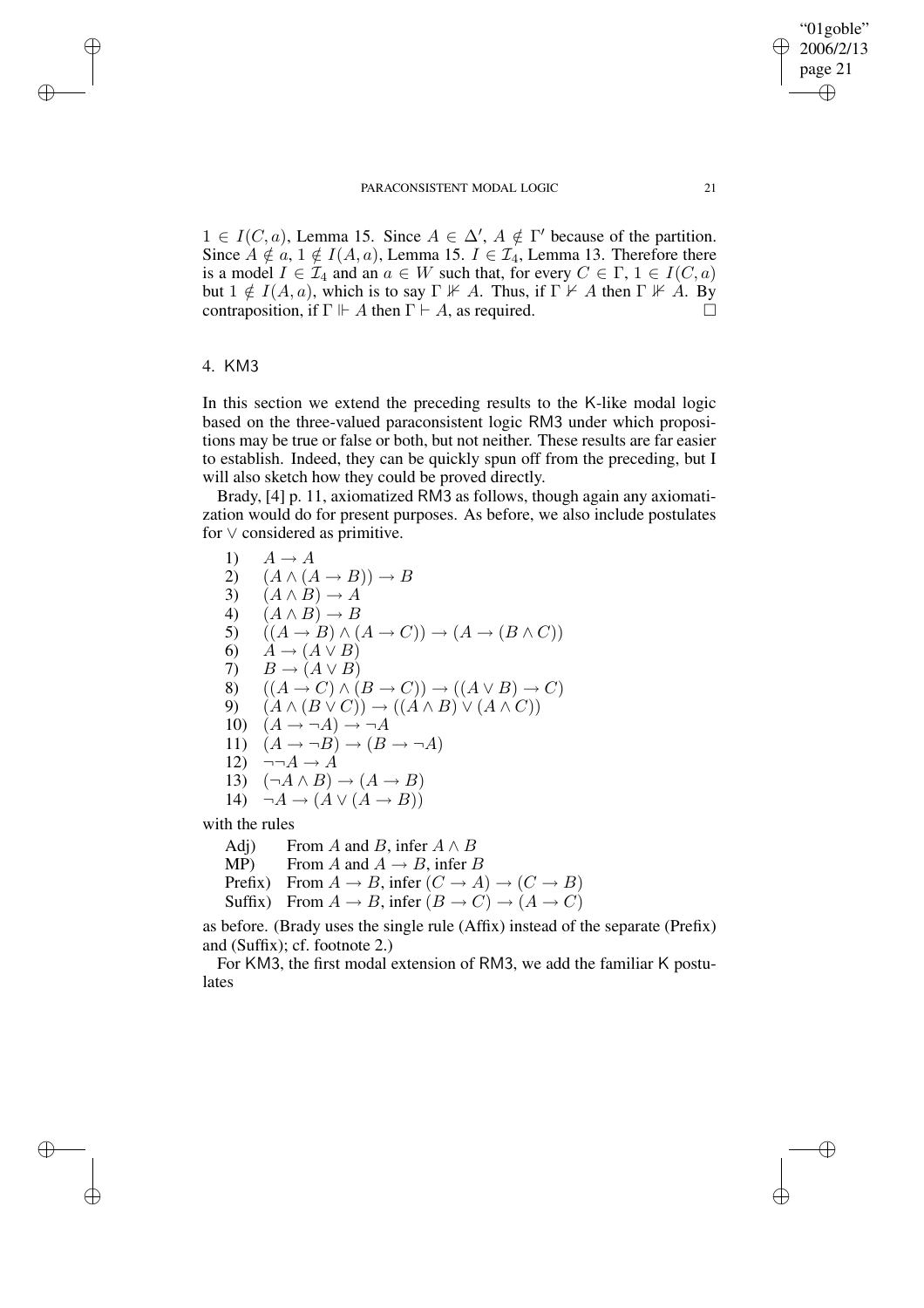22 LOU GOBLE

*"01goble" 2006/2/13 page 22*

✐

✐

✐

✐

K)  $\square(A \rightarrow B) \rightarrow (\square A \rightarrow \square B)$  $(C)$   $(\Box A \land \Box B) \rightarrow \Box (A \land B)$ Bel)  $\square(A \vee B) \rightarrow (\lozenge A \vee \square B)$ Nec) If A is an axiom then so is  $\Box A$ 

Because RM3 contains the thesis form of *modus ponens*, Axiom 2, it is not necessary to postulate the disjunctive version of the MP rule; that is now derivable. Similarly, for KM3 it is not necessary to postulate the rules of XMP; they too are all derivable, since:

*Proposition* 3: *If*  $R \in XMP$  *is a rule, From A infer B, then*  $\vdash_{KMS} A \rightarrow B$ *.* 

*Proof.* If R is  $MP^*$ , From  $A \wedge (A \rightarrow B)$ , infer  $(A \wedge (A \rightarrow B)) \wedge B$ , we have  $\vdash (A \land (A \rightarrow B)) \rightarrow ((A \land (A \rightarrow B)) \land B)$  by A.1, A.2, and A.5, etc. Assuming that corresponding to  $R$ , From  $A$ , infer  $B$ , we have  $\vdash A \rightarrow B$ , then corresponding to its conjunctive version, CR, From C  $\land A$ , infer  $C \wedge B$ , we have  $\vdash (C \wedge A) \rightarrow (C \wedge B)$ , by monotonicity for  $\wedge$ . Similarly for the disjunctive version,  $\overline{DR}$ , From  $\overline{C} \vee A$ , infer  $\overline{C} \vee \overline{B}$ , the necessitative version  $NR$ , From  $\Box A$ , infer  $\Box B$ , and the possibilitative version MR, From  $\diamond A$ , infer  $\diamond B$ , by virtue of the monotonicity of these connectives, that if  $\vdash A \to B$  then  $\vdash (C \lor A) \to (C \lor B)$ ,  $\vdash \Box A \to \Box B$  and  $\vdash \Diamond A \to \Diamond B$ , which are all easy to verify.

It is then easy to establish that KN4  $\subset$  KM3, just as BN4  $\subset$  RM3. Thus we can draw on all the preceding theorems, like T.1–T.4, etc. to establish the present results. In addition to having the thesis form of *modus ponens*, Axiom 2, RM3 also has the advantage (unless it is a fault) of containing the law of the excluded middle,

LEM)  $\vdash A \lor \neg A$ 

This reflects its exclusion of truth-value gaps.

KM3 is sound and complete with respect to the class of models  $\mathcal{I}_3$  described in Section 1, models  $I = \langle W, S, v \rangle$  in which, for every atomic formula p and every  $a \in W$ , either  $1 \in v(p, a)$  or  $0 \in v(p, a)$ .

*Theorem 17*: KM3 *is both weakly and strongly sound with respect to the class of models* I3*.*

*Proof.* As usual this is merely a matter of verifying that all the axioms are valid with respect to this class and that the rules preserve truth, and hence validity. In contrast to the case with KN4, this is very routine, and can be left to the reader.

✐

✐

✐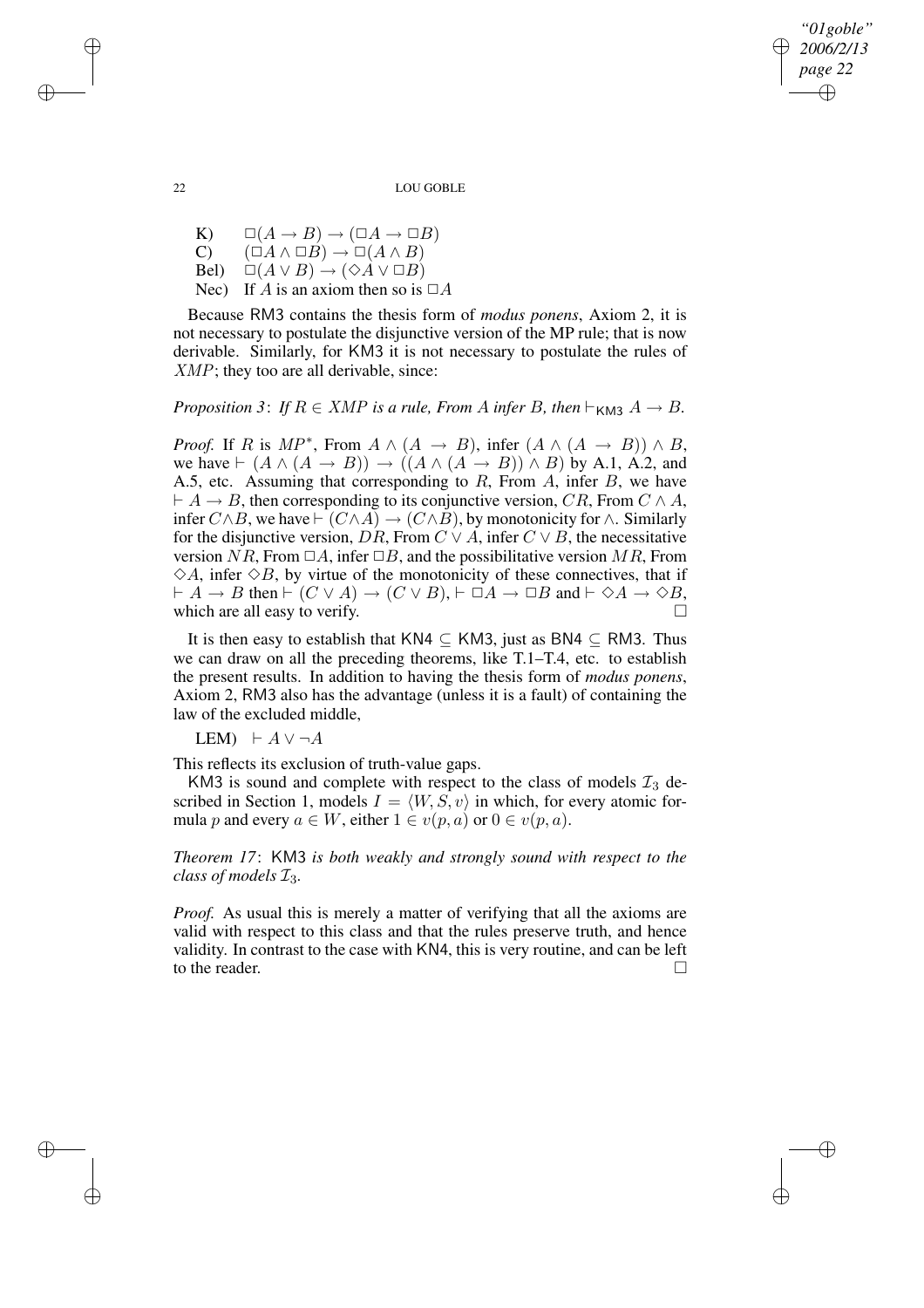*Theorem 18*: KM3 *is both weakly and strongly complete with respect to the class of models* I3*.*

*Proof.* This follows directly from Theorem 16 once we re-establish Lemma 13, to show that the canonical model  $I$  as defined in Section 3, now for L = KM3, is a member of  $\mathcal{I}_3$ . That follows from (LEM). Since every  $a \in W$ is a regular theory it contains every instance of  $p \vee \neg p$  and since it is prime it thus must contain either p or  $\neg p$ . Hence by the specification for v of I,  $1 \in v(p, a)$  or  $0 \in v(p, a)$ .

This theorem can also be established directly much more easily than Theorem 16. We can use a much simpler definition for  $\mapsto$ , and with that comes a much easier notion of a theory that is more in line with the way it is often defined for relevant logics.

Thus, for extensions of RM3, we can define  $\mapsto$  to be nothing but provable entailment, i.e.,  $A \mapsto B$  iff  $\vdash A \to B$ . A theory is still a set of formulas closed under Adjunction and  $\mapsto$ , but that now comes to being closed under (Ent), provable entailment. All other notions from the proof of Section 3 remain, *mutatis mutandis*, as before. With the revised definition of  $\mapsto$ all the preceding lemmas continue to hold, but their proofs, especially for Lemma 4, are much easier because of the absence of the rules of XMP. (See any standard source on relevant logic to see how they go for the principle lemmas, e.g., [16], [14] or [17].) Then the theorem will follow in just the same way.

### 5. *Extensions*

✐

✐

✐

✐

In this section we extend the preceding results for the K-like modal logics, KN4 and KM3, to the counterparts for other familiar normal modal logics. These are formed by adding to the base of either KN4 and KM3 (any combination of) the axioms:

- (D)  $\Box A \rightarrow \Diamond A$
- $(T) \square A \rightarrow A$
- (4)  $\Box A \rightarrow \Box \Box A$
- (B)  $A \rightarrow \Box \Diamond A$
- $(5)$   $\diamond A \rightarrow \square \diamond A$

and we will include

(U)  $\square(\square A \rightarrow A)$ 

which sometimes comes up in discussions of deontic logic.

Following the style of Chellas's nomenclature [6], we might then speak of systems KN4.D KN4.T, KN4.45, etc. (and similarly for extensions of KM3).

"01goble" 2006/2/13 page 23

✐

✐

✐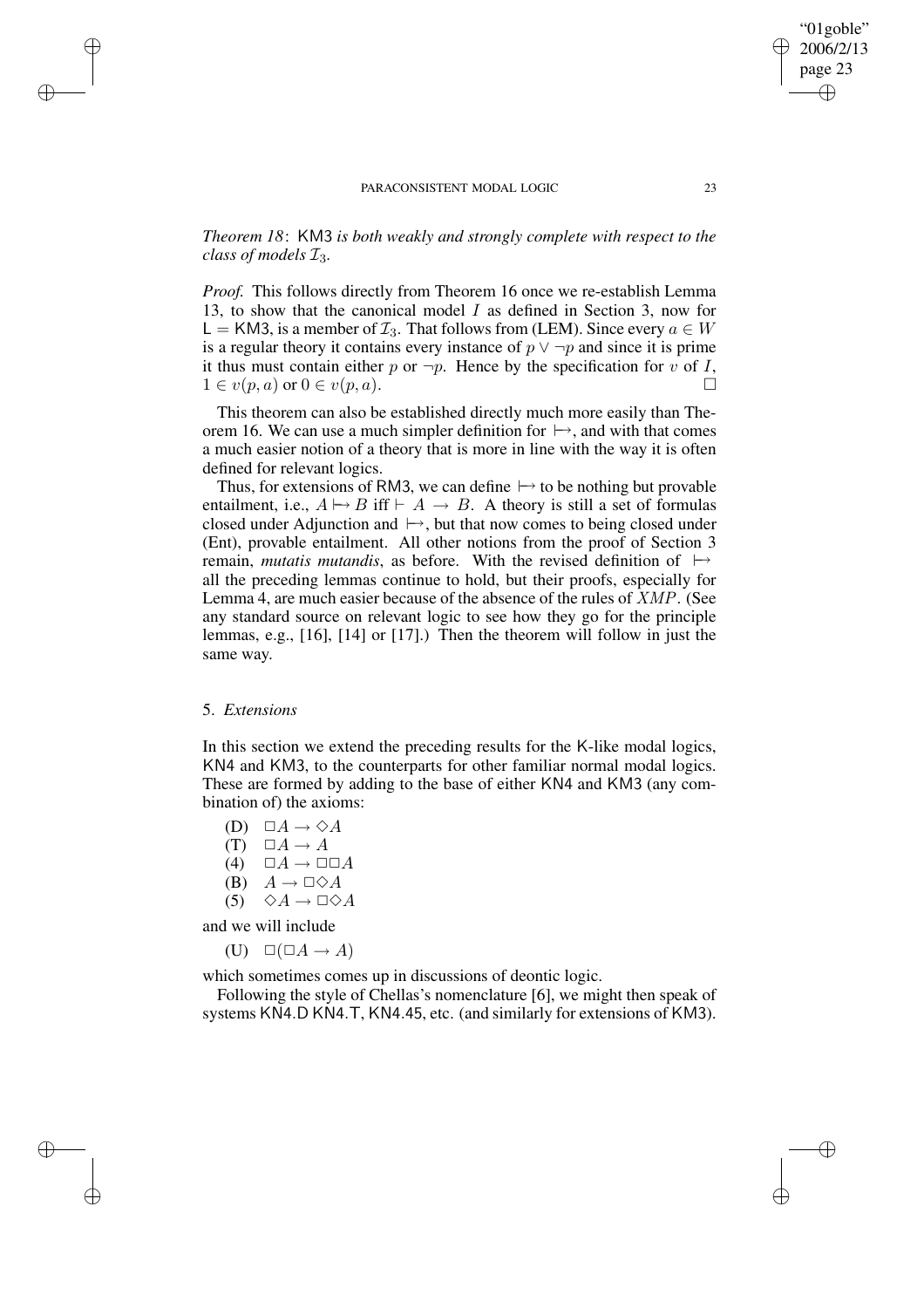✐

#### 24 LOU GOBLE

Just as with classically-based systems these postulates are valid with respect to the class of  $\mathcal{I}_4(\mathcal{I}_3)$  models  $I = \langle W, S, v \rangle$  for which S satisfies the following conditions, respectively, for all points  $a, b, c \in W$ :

| (c.d) Seriality        | $\exists b$ Sab               |
|------------------------|-------------------------------|
| (c.t) Reflexivity      | Saa                           |
| (c.4) Transitivity     | If Sab and Sbc then Sac       |
| (c.b) Symmetry         | If Sab then Sba               |
| (c.5) Persistence      | If Sab and Sac then Sbc       |
| (c.u) Near-Reflexivity | If $\exists a Sab$ then $Sbb$ |

*Theorem 19*: *If* L *is the result of adding any of the axiom schemes (D)–(U) above to* KN4 *(KM3), then* L *is sound with respect to the class of*  $\mathcal{I}_4$  ( $\mathcal{I}_3$ ) *models in which* S *satisfies the corresponding condition(s) from (c.d)–(c.u).*

*Proof.* Given the soundness of KN4 (KM3), it suffices to establish that the new axioms are valid with respect to the models that meet the additional conditions on S. This is routine, and can be left to the reader.  $\Box$ 

*Theorem 20*: *If* L *is the result of adding any of the axiom schemes (D)– (U) above to* KN4 *(*KM3*), then* L *is both weakly and strongly complete with respect to the class of*  $\mathcal{I}_4$  ( $\mathcal{I}_3$ ) *models in which* S *satisfies the corresponding condition(s) from (c.d)–(c.u).*

*Proof.* Given the proof of completeness for KN4 (KM3), it suffices now to establish that if L contains all instances of one of the new axiom schemes then  $S$  in the canonical model  $I$  defined in Section 3 satisfies the requisite condition. We do this on a case by case basis.

(i) If L contains all instances of  $(D)$ , then S satisfies  $(c.d)$ : Consider any  $a \in W$ . Since a is regular,  $L \subseteq a$  so a contains all instances of (D). We show that  $\Box^{-1}a \not\mapsto Wff - \Diamond^{-1}a$ . For suppose otherwise; if  $\Box^{-1}a \mapsto Wff - \Diamond^{-1}a$ , then there are  $C_1, \ldots, C_n \in \Box^{-1}a$  and  $D_1, \ldots, D_m \in Wff - \Diamond^{-1}a$  such that  $C_1 \wedge \cdots \wedge C_n \mapsto D_1 \vee \cdots \vee D_m$ . In that case,  $\Box(C_1 \wedge \cdots \wedge C_n) \mapsto$  $\Box(D_1 \lor \cdots \lor D_m)$  by Lemma 4.iii.  $\Box(C_1 \land \cdots \land C_n) \in a$ , as usual with Axiom (C); hence  $\Box(D_1 \lor \cdots \lor D_m) \in a$ . Given this instance of Axiom (D)  $\vdash \Box(D_1 \lor \cdots \lor D_m) \rightarrow \Diamond(D_1 \lor \cdots \lor D_m), \Diamond(D_1 \lor \cdots \lor D_m) \in \mathfrak{a}$ , by Lemma 8.iii. Therefore  $\Diamond D_1 \vee \cdots \vee \Diamond D_n \in a$ , and so  $\Diamond D_1 \in a$  or ... or  $\Diamond D_m \in a$ because a is prime. Suppose  $\diamondsuit D_i \in a$ . Then  $D_i \in \diamondsuit^{-1}a$ , in which case  $D_i \notin Wff - \diamondsuit^{-1}a$ , a contradiction. Therefore  $\Box^{-1}a \not\mapsto Wff - \diamondsuit^{-1}a$ . Hence there are Γ',  $\Delta'$  such that  $\square^{-1}a \subseteq \Gamma'$  and  $Wff - \diamond^{-1}a \subseteq \Delta'$  and  $\langle \Gamma', \Delta' \rangle$  is a partition, Lemma 11.  $\Gamma'$  is a prime theory, Lemma 10, and regular, Lemma 14. Hence there is a  $b \in W$  such that  $b = \Gamma'$ , and Sab, as in Lemma 15.2.b.i, as required for Seriality. (The cases to come are easier.)

✐

✐

✐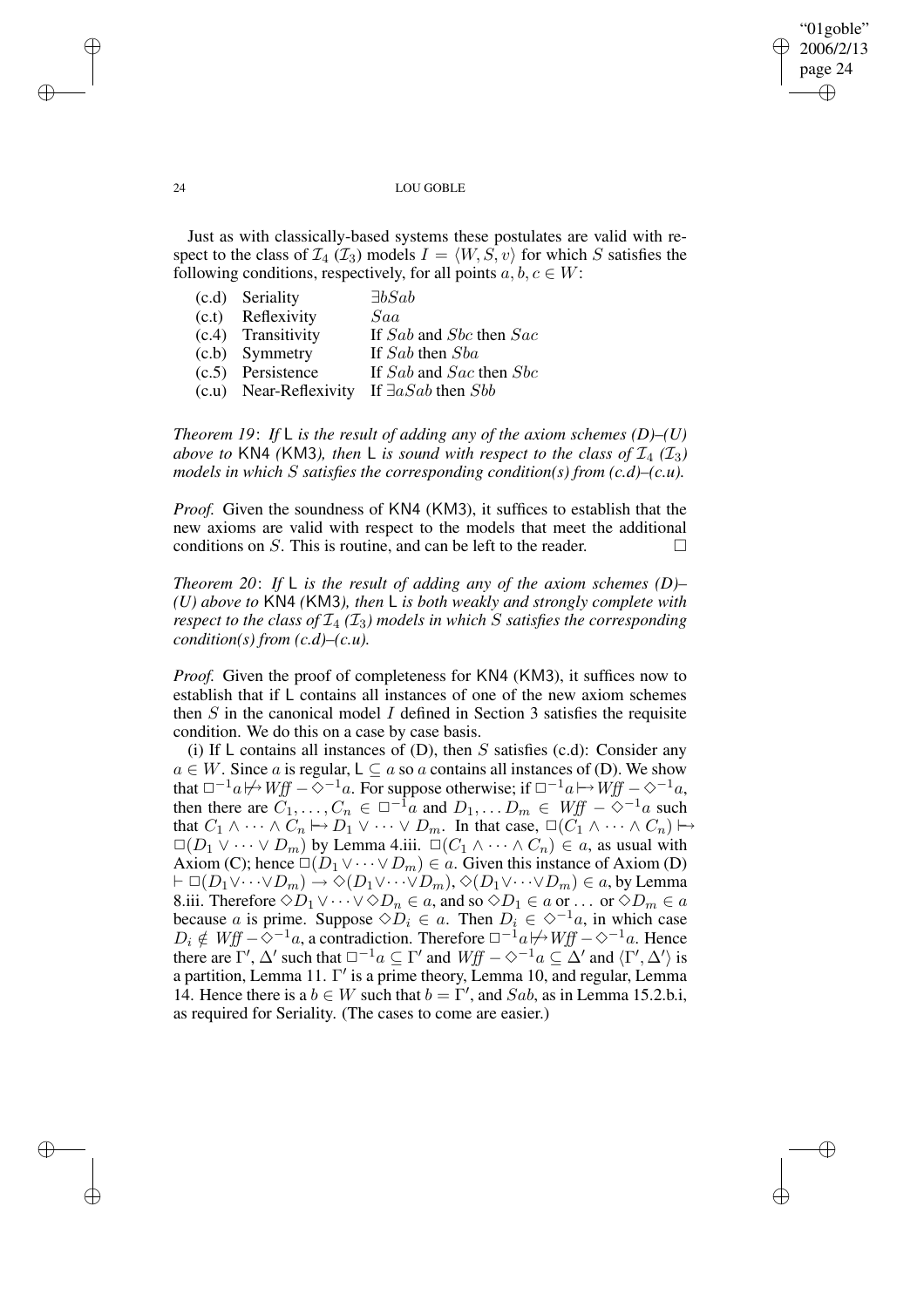✐

✐

✐

(ii) If L contains all instances of  $(T)$ , then S satisfies (c.t): To show that Saa, we need that  $\Box^{-1}a \subseteq a$  and that  $a \subseteq \Diamond^{-1}a$ . For the first, suppose  $C \in \Box^{-1}a$ . Then  $\Box C \in a$ , and given  $\vdash \Box C \rightarrow C$ ,  $C \in a$  by Lemma 8.ii. For the second, suppose  $C \in a$ . Since  $\vdash \Box \neg C \rightarrow \neg C$  (T),  $\vdash C \rightarrow \Diamond C$  by contraposition, replacement, etc. Therefore,  $\Diamond C \in a$  by Lemma 8.ii, and so  $C \in \Diamond^{-1}a$ , as required.

(iii) If L contains all instances of (4), then S satisfies (c.4): Suppose Sab and Sbc. Then  $\square^{-1}a \subseteq b$  and  $\square^{-1}b \subseteq c$  and also  $b \subseteq \diamond^{-1}a$  and  $c \subseteq \diamond^{-1}b$ . To show that Sac we need that  $\Box^{-1}a \subseteq c$  and that  $c \subseteq \Diamond^{-1}a$ . For the first, suppose  $C \in \Box^{-1}a$ . Then  $\Box C \in a$ . Since by (4)  $\vdash \Box C \rightarrow \Box \Box C$ ,  $\square\square C \in a$  by Lemma 8.ii, and so  $\square C \in \square^{-1}a$ . Then  $\square C \in b$  and so  $C \in \Box^{-1}b$ , whence  $C \in c$ , as required. For the second, suppose  $C \in c$ . Then  $C \in \Diamond^{-1}b$ , so that  $\Diamond C \in b$ , and then  $\Diamond C \in \Diamond^{-1}a$ , and  $\Diamond C \Diamond C \in a$ . From (4), with contraposition, etc.  $\vdash \Diamond \Diamond C \rightarrow \Diamond C$ , so that  $\Diamond C \in \mathfrak{a}$  by Lemma 8.ii, and  $C \in \Diamond^{-1}a$ , as required.

(iv) If L contains all instances of (B), then S satisfies (c.B): Suppose Sab, so that  $\Box^{-1}a \subseteq b$  and  $b \subseteq \Diamond^{-1}a$ . For Sba we need that  $\Box^{-1}b \subseteq a$  and  $a \subseteq a$  $\diamond^{-1}b$ . For the first, suppose that  $C \in \square^{-1}b$  so that  $\square C \in b$ . Then  $\square C \in$  $\Diamond^{-1}a$  and so  $\Diamond \Box C \in \overline{a}$ . From (B), by contraposition, etc.,  $\vdash \Diamond \Box C \to C$ , whence  $C \in a$ , Lemma 8.ii, as required. For the second, suppose  $C \in a$ . By (B),  $\vdash C \to \Box \Diamond C$ , so  $\Box \Diamond C \in a$  by Lemma 8.ii. Hence  $\Diamond C \in \Box^{-1}a$ , and then  $\Diamond C \in b$  and  $C \in \Diamond^{-1}b$ , as required.

(v) If L contains all instances of (5), then S satisfies (c.5): Suppose Sab and Sac, so that  $\Box^{-1}a \subseteq b$  and  $\Box^{-1}a \subseteq c$  and also  $b \subseteq \Diamond^{-1}a$  and  $c \subseteq$  $\diamondsuit^{-1}a$ . For *Sbc* we need that  $\square^{-1}b$  ⊆ c and that  $c \subseteq \diamondsuit^{-1}b$ . For the first, suppose  $C \in \Box^{-1}b$  so that  $\Box C \in \overline{b}$ . Then  $\Box C \in \overline{\Diamond}^{-1}a$  and  $\Diamond \Box C \in \overline{a}$ . From (5), by contraposition, etc.,  $\vdash \Diamond \Box C \rightarrow \Box C$ , whence  $\Box C \in \alpha$ , by Lemma 8.ii, and then  $C \in \Box^{-1}a$ , so that  $C \in c$ , as required. For the second, suppose  $C \in c$ . Then  $C \in \Diamond^{-1}a$  so that  $\Diamond C \in a$ . By  $(5)$ ,  $\vdash \Diamond C \rightarrow \Box \Diamond C$ , so that  $\Box \Diamond C \in a$ , by Lemma 8.ii, and then  $\Diamond C \in \Box^{-1}a$ , whence  $\Diamond C \in b$ , and so  $C \in \Diamond^{-1}b$ , as required.

(vi) If L contains all instances of (U), then S satisfies (c.u): Suppose  $b \in$ W is such that there is an a such that Sab, so that  $\Box^{-1}a \subset \overline{b}$  and  $\overline{b} \subset$  $\diamondsuit^{-1}a$ . To show Sbb, we need that  $\square^{-1}b \subseteq b$  and  $b \subseteq \diamondsuit^{-1}b$ . For the first, suppose  $C \in \Box^{-1}b$ , so that  $\Box C \in b$ . By (U),  $\vdash \Box (\Box C \rightarrow C)$ . Hence  $\square(\square C \rightarrow C) \in \alpha$ , because  $\alpha$  is regular. Therefore,  $\square C \rightarrow C \in \square^{-1} \alpha$  and then  $\Box C \rightarrow C \in b$ . Since  $\Box C \in b$ ,  $C \in b$ , by Lemma 8.iii, as required. For the second, suppose  $C \in b$ . By (U), and contraposition, replacement, etc.,  $\vdash \Box(C \to \Diamond C)$  so that  $\Box(C \to \Diamond C) \in a$ , since a is regular, and then  $C \to \Diamond C \in \Box^{-1}a$  and  $C \to \Diamond C \in b$ . Since  $C \in b$ ,  $\Diamond C \in b$ , by Lemma 8.iii, and then  $C \in \Diamond^{-1}b$ , as required. This completes this list of cases, and so the theorem.  $\Box$ 

"01goble" 2006/2/13 page 25

✐

✐

✐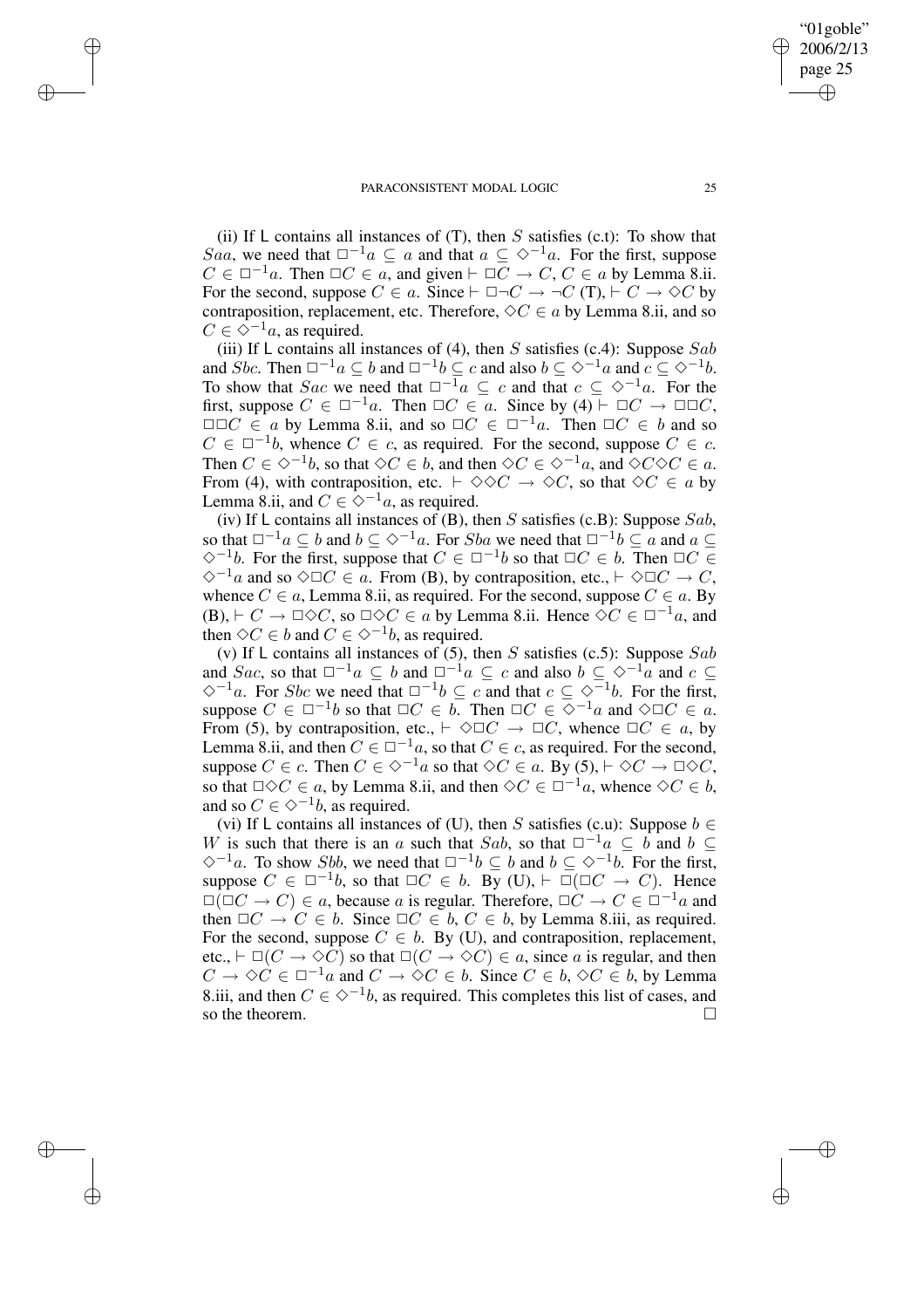"01goble" 2006/2/13 page 26 ✐ ✐

✐

✐

#### 26 LOU GOBLE

# 6. *Open Questions*

The results of Theorems 1, 16, 19 and 20 are satisfying. They show that natural modal extensions of BN4 (and RM3) can be accommodated in a very straight-forward way. Not all is so rosy, however, and some problems remain. I have not yet succeeded in establishing that systems that extend KN4 (or KM3) with the axiom scheme

G)  $\Diamond \Box A \rightarrow \Box \Diamond A$ 

are determined by the class of  $\mathcal{I}_4$ -models that satisfy the condition

c.g) If Sab and Sac then there is a d such that Sbd and Scd

as one would expect. (The logics are sound with respect to this class of frames; it is completeness that has proved recalcitrant. The problem lies in establishing that the relation S in the canonical model satisfies the condition, which requires constructing an appropriate  $d \in W$ . For classically based logics that is easy; not so here.)

Hence, I have not been able to establish the more general result that systems that extend KN4 (or KM3) with any axiom scheme of the type

 $\mathrm{G}^{k,l,m,n}) \;\;\diamondsuit^k\Box^l A \to \Box^m \diamondsuit^n A$ 

for arbitrary  $k, l, m, n \geq 0$ , are determined by the class of models that meet the corresponding condition

c.g<sup>k,l,m,n</sup>) If  $S^kab$  and  $S^mac$  then there is a d such that  $S^lbd$  and  $S^ncd$ 

Each of the postulates  $(D)$ – $(5)$  is of this form, but the procedures that enabled their completeness proofs, and those for sundry other special cases, do not generalize easily. I leave the completeness proof for the general case of systems with  $(G^{k,l,m,n})$  as an open problem.

I have not attempted even more general results, such as a full-fledged Sahlqvist Theorem for modal logics based on BN4 or RM3. I leave that to anyone interested.

Here is another open question, which I have not yet investigated, but which might prove interesting. Consider systems containing the Löb axiom (not of the previous type)

$$
L) \quad \Box(\Box A \to A) \to \Box A
$$

which is appropriate when  $\Box$  is interpreted as 'provability'. The classically based logic  $GL = K4 + (L) = K + (L)$  is determined by the class of finite strict partial orders. ([5] p. 150, Theorem 5.46). Mares [11], however, demonstrated that the relevant counterpart RGL of this system, which adds the modal postulates to the base of the relevant logic R, is semantically *incomplete*, characterized by no class of relevant models. I do not know which way  $KN4 + (L)$  falls.

✐

✐

✐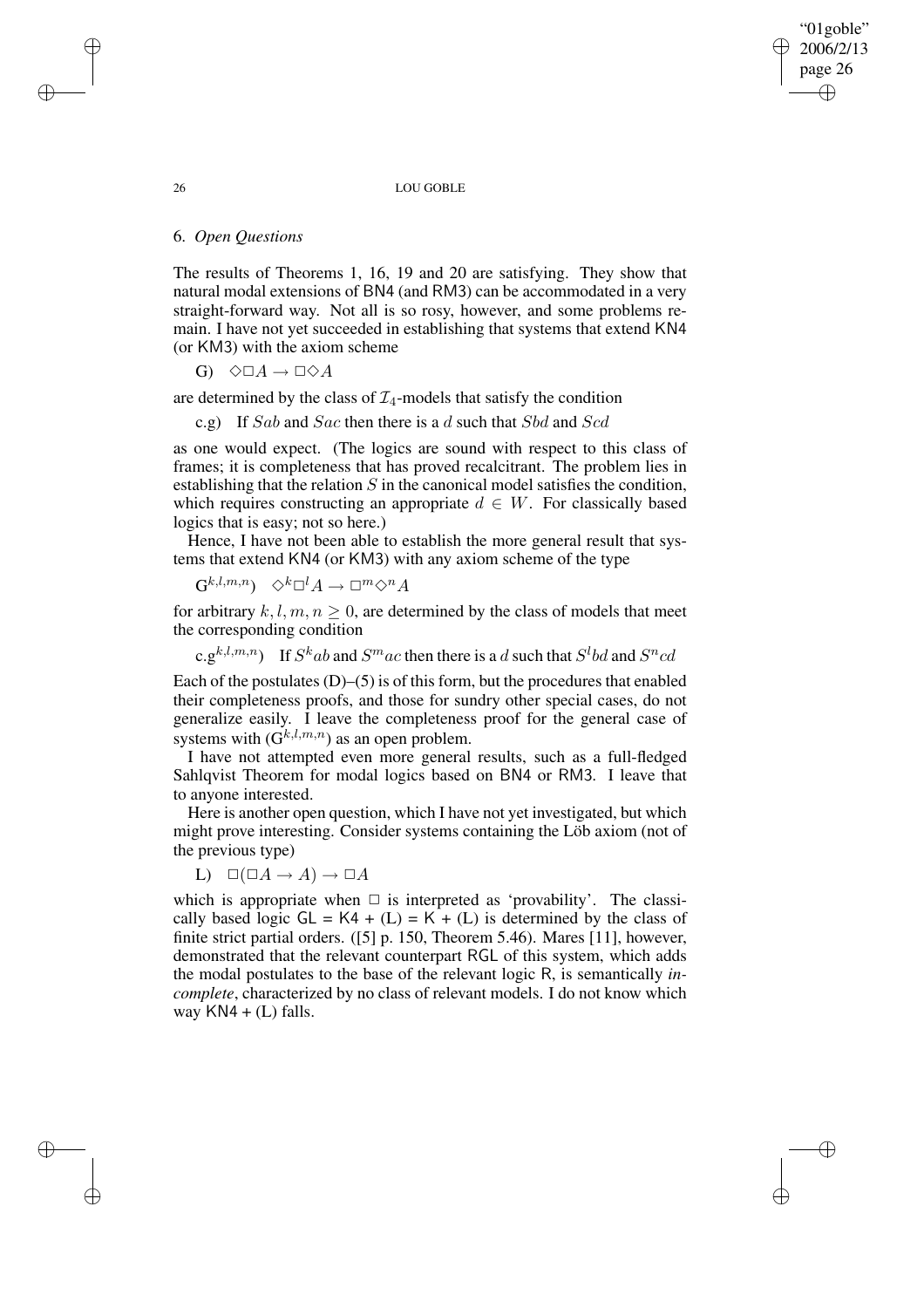# *Afterword*

✐

✐

✐

✐

We conclude this study by showing that the modal extensions of BN4 described here are all conservative extensions of that system (and similarly for extensions of RM3).

Brady ([4], Theorems 9 and 11) demonstrated that BN4 is sound and complete with respect to the following semantics, which has provided the basis for the present work. Let a *valuation* v be a function assigning a subset of  $\{1,0\}$  to each atomic formula p; we write  $v(p) \subseteq \{1,0\}$ . Such a valuation is extended to an *interpretation*  $I_v$  thus:

$$
p+)
$$
  $1 \in I_v(p)$  if and only if  $1 \in v(p)$   
\n $p-)$   $0 \in I_v(p)$  iff  $0 \in v(p)$   
\n $\neg +)$   $1 \in I_v(\neg A)$  iff  $0 \in I_v(A)$   
\n $\neg -)$   $0 \in I_v(\neg A)$  iff  $1 \in I_v(A)$   
\n $\land +)$   $1 \in I_v(A \land B)$  iff  $1 \in I_v(A)$  and  $1 \in I_v(B)$   
\n $\land -)$   $0 \in I_v(A \land B)$  iff  $0 \in I_v(A)$  or  $0 \in I_v(B)$   
\n $\lor +)$   $1 \in I_v(A \lor B)$  iff  $1 \in I_v(A)$  or  $1 \in I_v(B)$   
\n $\lor -)$   $0 \in I_v(A \lor B)$  iff  $0 \in I_v(A)$  and  $0 \in I_v(B)$   
\n $\rightarrow +)$   $1 \in I_v(A \rightarrow B)$  iff if  $1 \in I_v(A)$  then  $1 \in I_v(B)$ ,  
\nand if  $0 \in I_v(B)$  then  $0 \in I_v(A)$   
\n $\rightarrow -)$   $0 \in I_v(A \rightarrow B)$  iff  $1 \in I_v(A)$  and  $0 \in I_v(B)$ 

In this notation we say that a formula A is *valid* just in case  $1 \in I_{\nu}(A)$ for every valuation  $v$ . To show that the modal logics described here are conservative extensions of BN4 we show that any formula A containing no modal operators that is provable in the modal logic is valid in this sense. Then from Brady's completeness result it follows that A is provable in BN4.

Consider an arbitrary valuation  $v$ , and define a corresponding (modal) model  $I_v^* \in \mathcal{I}_4$  thus:  $I_v^* = \langle W, S, v^* \rangle$ , where  $W = \{v\}$  (W could be *any* unit set; it is convenient to let it be v itself.)  $S = W^2$ , and  $1 \in v^*(p, v)$  iff  $1 \in v(p)$  and  $0 \in v^*(p, v)$  iff  $0 \in v(p)$ .  $I_v^*$ <sup>\*</sup> is obviously in  $\mathcal{I}_4$ . Moreover,  $I_v^*$ v satisfies all of the extra conditions (c.d)–(c.u) described in Section 5 for the various extensions of KN4.

*Lemma 21*: *For any valuation* v *and any formula* A *containing no modal operators,*  $1 \in I_v^*$  $v_v^*(A, v)$  *iff*  $1 \in I_v(A)$  *and*  $0 \in I_v^*$  $v_v^*(A, v)$  *iff*  $0 \in I_v(A)$ .

*Proof.* This is an easy induction on the structure of A, and can be left to the reader.

*Theorem 22*: *If* L *is any modal extension of* BN4 *discussed here, then* L *is a conservative extension of* BN4*; i.e., if* A *contains no modal operators, then if* A *is provable in* L *then* A *is provable in* BN4*.*

"01goble" 2006/2/13 page 27

✐

✐

✐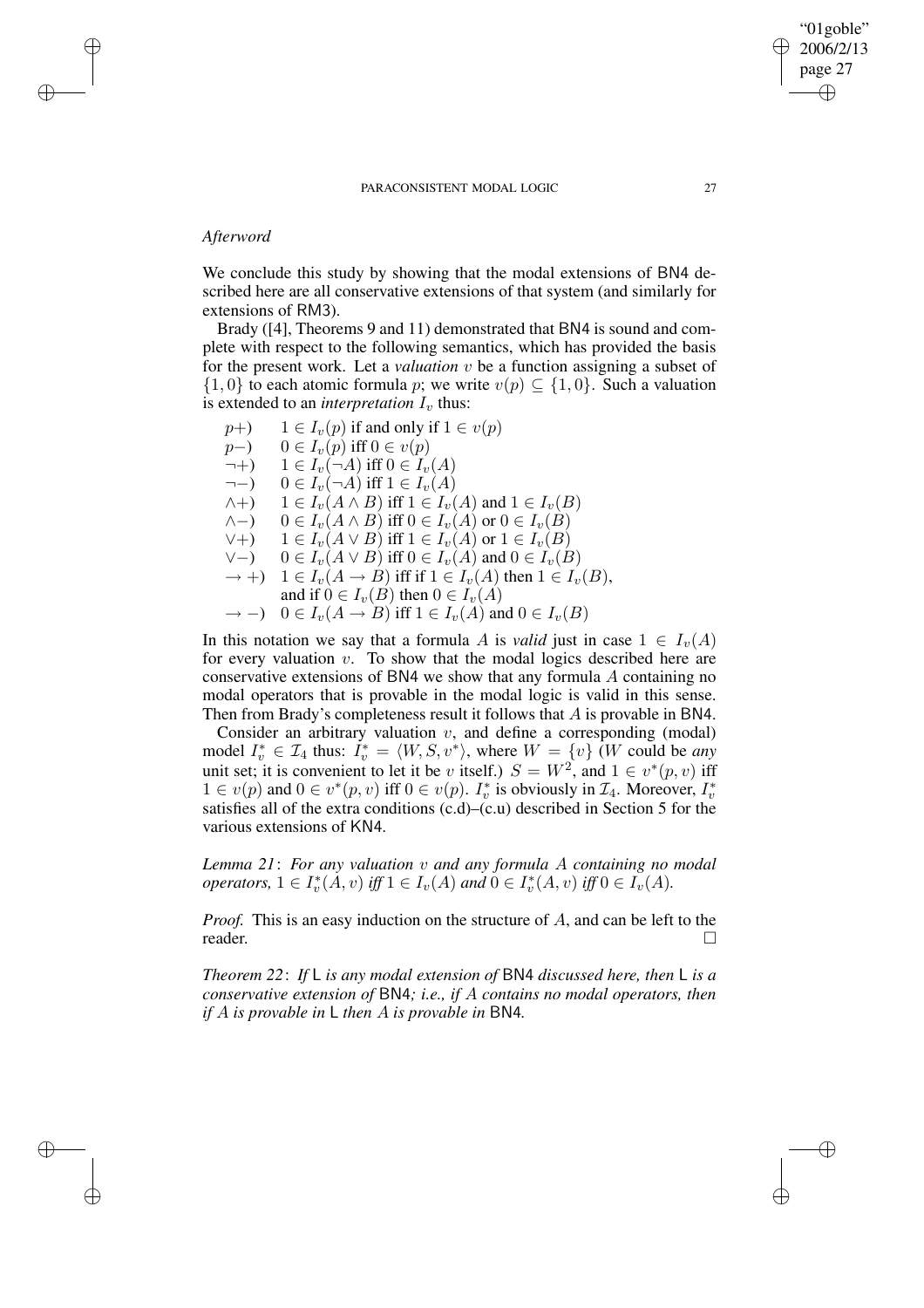"01goble" 2006/2/13 page 28 ✐ ✐

✐

✐

#### 28 LOU GOBLE

*Proof.* Suppose A contains no modal operators and is provable in L. We show that A is valid in Brady's sense. Consider an arbitrary valuation  $v$ , and Let  $I_v^*$  be the  $I_4$  model defined from v as described above. By the soundness results of the modal systems with respect to the appropriate classes of  $\mathcal{I}_4$ models,  $1 \in I_v^*$  $v_v^*(A, v)$ . By the lemma,  $1 \in I_v(A)$ . Since v is arbitrary,  $1 \in I_{\nu}(A)$  for all valuations v, i.e., A is valid in Brady's sense. Hence, by his completeness result, A is provable in BN4.

The same obtains for modal extensions of RM3 given that Brady established completeness for that system with respect to valuations  $v$  in which  $v(p) \subseteq \{1, 0\}$  and  $v(p) \neq \emptyset$ . ([4], Theorem 4.)

> Department of Philosophy Willamette University Salem, Oregon 97301 USA E-mail: lgoble@willamette.edu

## REFERENCES

- [1] Anderson, A. R., Belnap, N. D., Jr., *Entailment: The Logic of Relevance and Entailment*, Vol. I, (Princeton University Press, Princeton, NJ), 1975.
- [2] Anderson, A. R., Belnap, N. D., Jr., and Dunn, J. M., *Entailment: The Logic of Relevance and Entailment*, Vol. II, (Princeton University Press, Princeton, NJ), 1992.
- [3] Belnap, N. D., Jr., "A Useful Four-Valued Logic", in *Modern Uses of Many-Valued Logics*, J. M. Dunn and G. Epstein, eds., (D. Reidel, Dordrecht), 1977, 8–37; reprinted in [2], §81.
- [4] Brady, R., "Completeness Proofs for the Systems RM3 and BN4", *Logique et Analyse*, 25 (1982), 9–32.
- [5] Chagrov, A. and Zakharyaschev, M., *Modal Logic*, (Oxford University Press, Oxford), 1997.
- [6] Chellas, B., *Modal Logic: An Introduction*, (Cambridge University Press, Cambridge), 1980.
- [7] da Costa, N. C. and Carnielli, W. A., "On Paraconsistent Deontic Logic", *Philosophia*, 16 (1986), 293–305.
- [8] Dunn, J. M., "Intuitive Semantics for First-Degree Entailments and 'Coupled Trees' ", *Philosophical Studies*, 29 (1976), 149–168; reprinted in [2], 193–208.
- [9] Fuhrmann, A., "Models for Relevant Modal Logics", *Studia Logica*, 49 (1990), 501–514.

✐

✐

✐